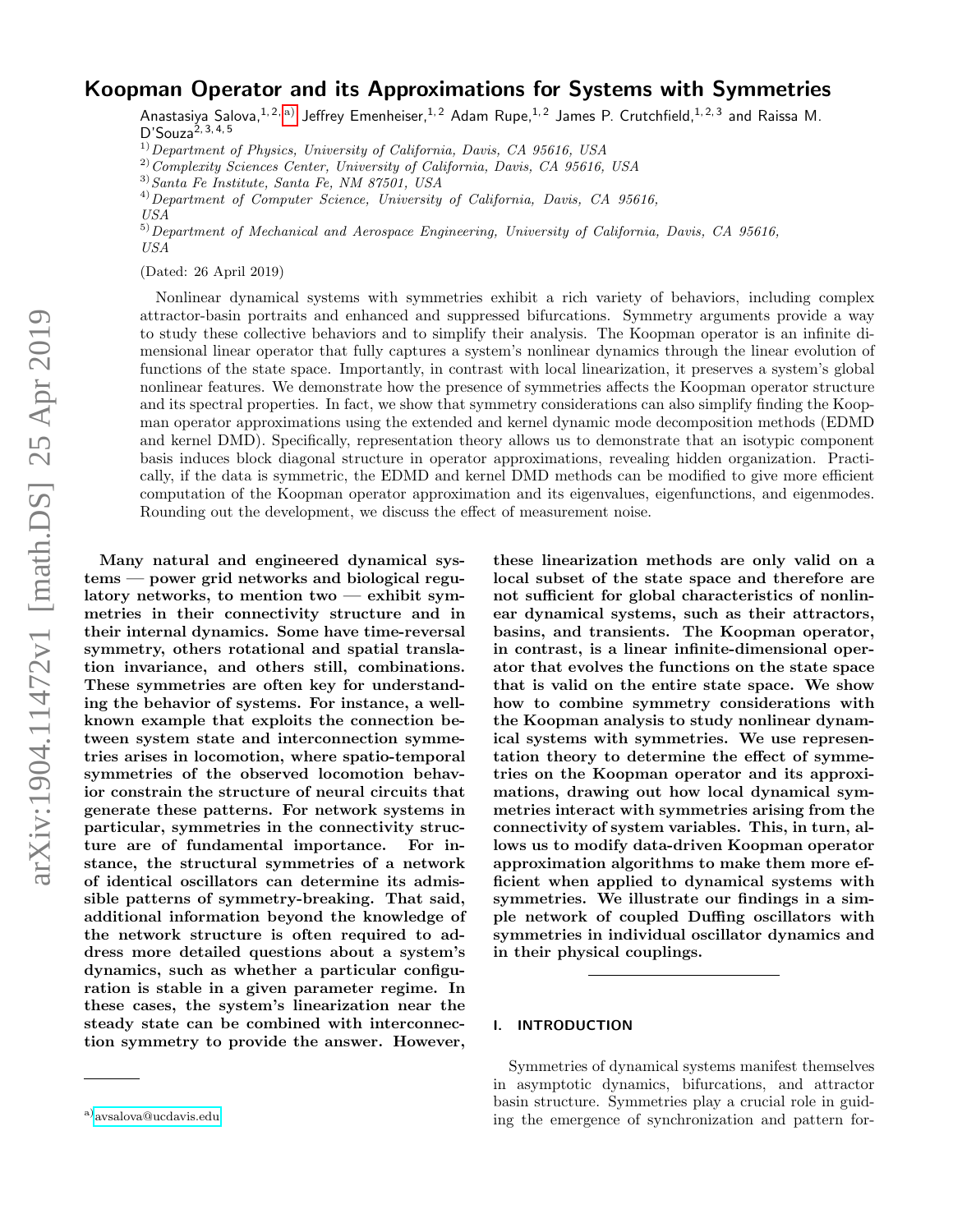mation, behaviors broadly observed in natural and engineered systems. Methods from group theory, representation theory, and equivariant bifurcation theory provide useful tools to study the common features of systems with symmetries $13-15$  $13-15$ .

Dynamical elements organized into a network are an important class of dynamical systems that often exhibit these behaviors, especially when symmetries appear in both network structure and the dynamics of the individual nodes. Studying the effect of symmetries in network topology of synthetic and real-life systems using compu-tational group theory is an active area of research<sup>[26](#page-15-0)[,30,](#page-15-1)[31](#page-15-2)</sup>. Those symmetries lead to phenomena such as full synchronization, cluster synchronization, and formation of exotic steady states such as chimeras<sup>[8,](#page-14-2)[12,](#page-14-3)[27](#page-15-3)[,38](#page-15-4)</sup>. Moreover, topological symmetries underlying cluster synchronization of coupled identical elements assist in analyzing the stability of these fully synchronous cluster states $^{16,30}$  $^{16,30}$  $^{16,30}$  $^{16,30}$ . For networks of identical coupled oscillators, the form of their limit cycle solutions and the form of their bifur-cations can be derived from symmetry considerations<sup>[1](#page-14-5)</sup>. Symmetries are also key in determining network con-trollability and observability. For example, Refs.<sup>[11,](#page-14-6)[34](#page-15-5)</sup> explored the effect of explicit network symmetries for linear time-independent and time-dependent networks. Simi-larly, Refs.<sup>[24](#page-15-6)[,44](#page-15-7)</sup> considered nonlinear network motifs with symmetries and studied how the presence of different types of structural symmetries affect the observability and controllability of the system. Ref.<sup>[29](#page-15-8)</sup>, similar to our approach, uses the Koopman operator formalism (discussed below). They provide analytic results that link the presence of permutational symmetries in dynamical systems to their observability properties.

Many dynamical systems of current interest are high dimensional and nonlinear. For instance, this is the case for many complex networks, such as power grids and biological networks. Complexity there arises from the interaction between network interconnectivity structure and the nonlinearities in the node and edge dynamics. And, this often leads to multistability. Linearization methods can provide insight near the system's attractors, but they poorly approximate the dynamics on the rest of the state space. In contrast, operator-based methods give access to the global characteristics of nonlinear systems. And, they do so in a linear setting and are therefore more wellsuited, for instance, to characterize the attractor basin structure of multistable dynamical systems or the design control interventions. The Perron-Frobenius and Koopman operator are adjoint linear infinite-dimensional operators whose spectra can provide global information about the system. Their approximations using data-driven approaches make operator methods potentially applicable when there is no prior knowledge of the system.

The Perron-Frobenius operator evolves densities on state space. It has been used extensively to access global behavior of nonlinear dynamical systems<sup>[23](#page-15-9)[,42](#page-15-10)</sup>. There are several well developed approaches for obtaining its numerical approximations, such as Ulam's method that relies on the discretization of physical space to obtain an approximation of the Perron-Frobenius operator  $43$ . Since the Koopman operator is adjoint to the Perron-Frobenius operator, numerical approximations of the Koopman op-erators can be obtained using these methods as well<sup>[18](#page-14-7)</sup>.

The Koopman operator is an infinite dimensional linear operator that describes the evolution of observables (functions of the state space)<sup>[18](#page-14-7)[,20](#page-14-8)[,23](#page-15-9)</sup>. Its definition and properties in the context of dynamical systems are provided, for instance, in Ref.[7](#page-14-9) , which also summarizes its applicability to model reduction, coherency analysis, and ergodic theory. Methods based on the Koopman operator decomposition have been proven useful for applica-tions such as model reduction and control of fluid flows<sup>[2](#page-14-10)</sup>, power system analysis $^{41}$  $^{41}$  $^{41}$ , and extracting spatio-temporal patterns of neural data<sup>[5](#page-14-11)</sup>.

Data driven methods to approximate the Koopman operator rely upon snapshot pairs of measurements of the state of the system at consecutive time steps. Reconstructing the operator from these snapshot pairs requires that a set of functions (called a dictionary of observables) is chosen. The first data driven method introduced, dynamic mode decomposition (DMD), implicitly uses linear monomials as a dictionary and thus is most applicable to systems where the Koopman eigenfunctions are well represented by this basis set  $35$ . A more recent method called extended DMD (EDMD) introduced in Ref.[45](#page-15-14) can be more powerful than the standard DMD when applied to nonlinear systems as it allows the choice of more complicated sets of dictionary functions. Applying the EDMD is most computationally feasible if the number of the dictionary functions does not exceed the total number of the snapshot pairs used. That is not necessarily the case if a rich function dictionary (e.g., a dictionary of high order polynomials) is chosen. A modification of EDMD called kernel DMD introduced in Ref.<sup>[46](#page-15-15)</sup> addresses this issue by providing a way to efficiently calculate the Koopman operator approximation in a case when the number of dictionary functions exceeds the number of measurements. Yet, the principled choice of an underlying dictionary that leads to an accurate approximation of the eigenspectrum corresponding to the leading Koopman modes using EDMD or kernel DMD remains an outstanding challenge. That problem is confronted, for instance, in Ref.<sup>[25](#page-15-16)</sup>, where an iterative EDMD dictionary learning method is presented. Although the optimal choice of dictionary functions is often unknown, there are some common choices that are known to produce accurate results for certain classes of systems<sup>[45](#page-15-14)</sup>.

Here we study nonlinear dynamical systems with discrete symmetries combining operator-based approaches and linear representation theory. Recently, related methods have been applied to dynamical systems with symmetries. On the one hand, Ref.[28](#page-15-17) addresses symmetries of the Perron-Frobenius operator in relation to the admissible symmetry properties of attractors. On the other, Ref.[36](#page-15-18) links the spatiotemporal symmetries of the Navier-Stokes equation to the spatial and temporal Koopman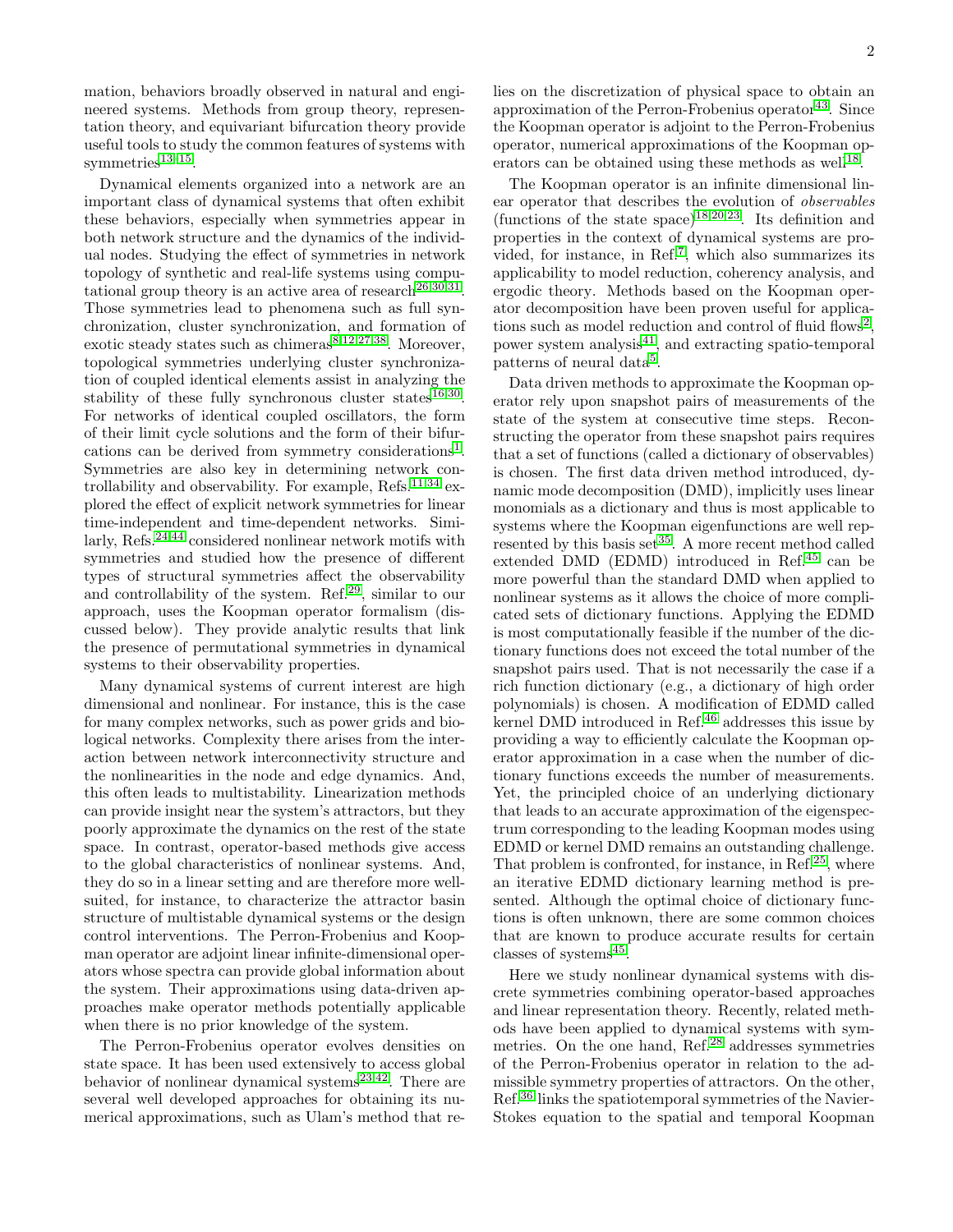operator. Additionally, Ref.[6](#page-14-12) noted that symmetry considerations play an important role in discovering governing equations. And, Ref.[17](#page-14-13) shows how conservation laws can be detected with Koopman operator approximations and then used to control Hamiltonian systems.

In contrast, our focus is on dynamical systems with symmetries described by a finite group. We show how the properties of the associated Koopman operator spectrum can be linked to the properties of the spectrum of the finite dimensional approximations of the Koopman operator obtained from finite data. We further show how the analytic properties of the Koopman operator decomposition can inform the choice of dictionary functions that can be used in the Koopman operator approximations. This gives a practical way to reduce the dimensionality of the approximation problem.

Our development builds as follows. Section [II](#page-2-0) defines the Koopman operator, introduces approximation methods (EDMD and kernel DMD), and defines equivariant dynamical systems as well as useful concepts from group theory and representation theory. Section [III](#page-5-0) draws out the implications of dynamical system symmetries for the structure of the Koopman operator and its eigendecomposition. Section [IV](#page-7-0) connects the properties of the Koopman operator and the structure of its EDMD approximation for symmetric systems. This then allows modifying the EDMD method to exploit the underlying symmetries, resulting in a block-diagonal Koopman operator approximation matrix. We also provide numerical examples, showing how using particular dictionary structures speed up the algorithm. Finally, the last section summarizes our findings and outlines directions for future work.

### <span id="page-2-0"></span>II. PRELIMINARIES

### A. Koopman operator

In this section, we provide some background in operator theoretic approaches to dynamical systems, in particular, the Koopman operator and its adjoint Perron-Frobenius operator. Since in this manuscript we address the approximations of the Koopman operator where the input is discrete time data, we focus on their definition in the discretized setting. The continuous time defini-tions are similar<sup>[7](#page-14-9)</sup>. Our results regarding the degeneracy of Koopman operator eigenvalues and the properties of its corresponding eigenfunctions presented in Section [III](#page-5-0) hold in both discrete and continuous time settings.

Suppose we are interested in studying continuous time autonomous dynamical systems defined as:

$$
\dot{x} = g_c(x). \tag{1}
$$

Here,  $x \in \mathbb{R}^n$ ,  $g_c : \mathbb{R}^n \to \mathbb{R}^n$ . Let  $\Phi(x(t), \Delta t)$  be a flow map mapping the initial condition  $x(t)$  to the solution at time  $t + \Delta t$ . It is defined in the following way:

$$
\Phi(x(t), \Delta t) = x(t) + \int_{t}^{t + \Delta t} g_c(x(\tau)) d\tau.
$$
 (2)

The system can be discretized with a finite time step  $\Delta t_{\text{step}}$ , so that  $x_{i+1} = \Phi(x_i, \Delta t_{\text{step}})$ . We denote the function evolving the dynamics of this discretized system by g:

<span id="page-2-2"></span>
$$
x_{i+1} = g(x_i). \tag{3}
$$

The Koopman operator is a linear infinite dimensional operator that evolves the functions (referred to as observables) of state space variables  $f : \mathbb{R}^n \to \mathbb{C}$ . The action of the Koopman operator  $K$  on an observable function f for discrete time systems is defined as:

$$
(\mathcal{K}f)(x) = f(g(x)).\tag{4}
$$

Since we consider data-driven Koopman operator approximation methods in this manuscript, the discrete time version of the definition is most applicable.

In general, parts of the Koopman operator spectrum can be continuous<sup>[7,](#page-14-9)[22](#page-15-19)</sup>, for instance, that can be the case for chaotic systems. However, for the purposes of this manuscript, we focus on the case of a discrete spectrum.

Pairs of eigenvalues  $\lambda$  and eigenfunctions  $\phi$  of the Koopman operator  $K$  are defined as:

$$
(\mathcal{K}\phi)(x) = \lambda \phi(x). \tag{5}
$$

Of particular interest are the Koopman modes that can be used in model reduction and coherency estimation<sup>[33](#page-15-20)[,40](#page-15-21)</sup>. The Koopman modes  $v_i$  of the full state observable are defined by:

$$
x = \sum_{i} v_i \phi_i(x), \tag{6}
$$

and are projections of the observable onto the span of the eigenfunctions of the Koopman operator  $K$ .

The other candidate for studying dynamical systems using an operator based approach is the Perron-Frobenius operator  $P$  defined as follows for deterministic dynamical systems:

$$
\int_{A} \mathcal{P}\rho(x)dx = \int_{g^{-1}(A)} \rho(x)dx.
$$
 (7)

<span id="page-2-1"></span>Here,  $\rho(x)$  is a density on state space, and  $A \subseteq \mathbb{R}^n$  is a subset of the state space. The Perron-Frobenius operator is an adjoint to the Koopman operator  $23$ , so an approximation of one of them provides an approximation of the  $other<sup>18</sup>$  $other<sup>18</sup>$  $other<sup>18</sup>$ .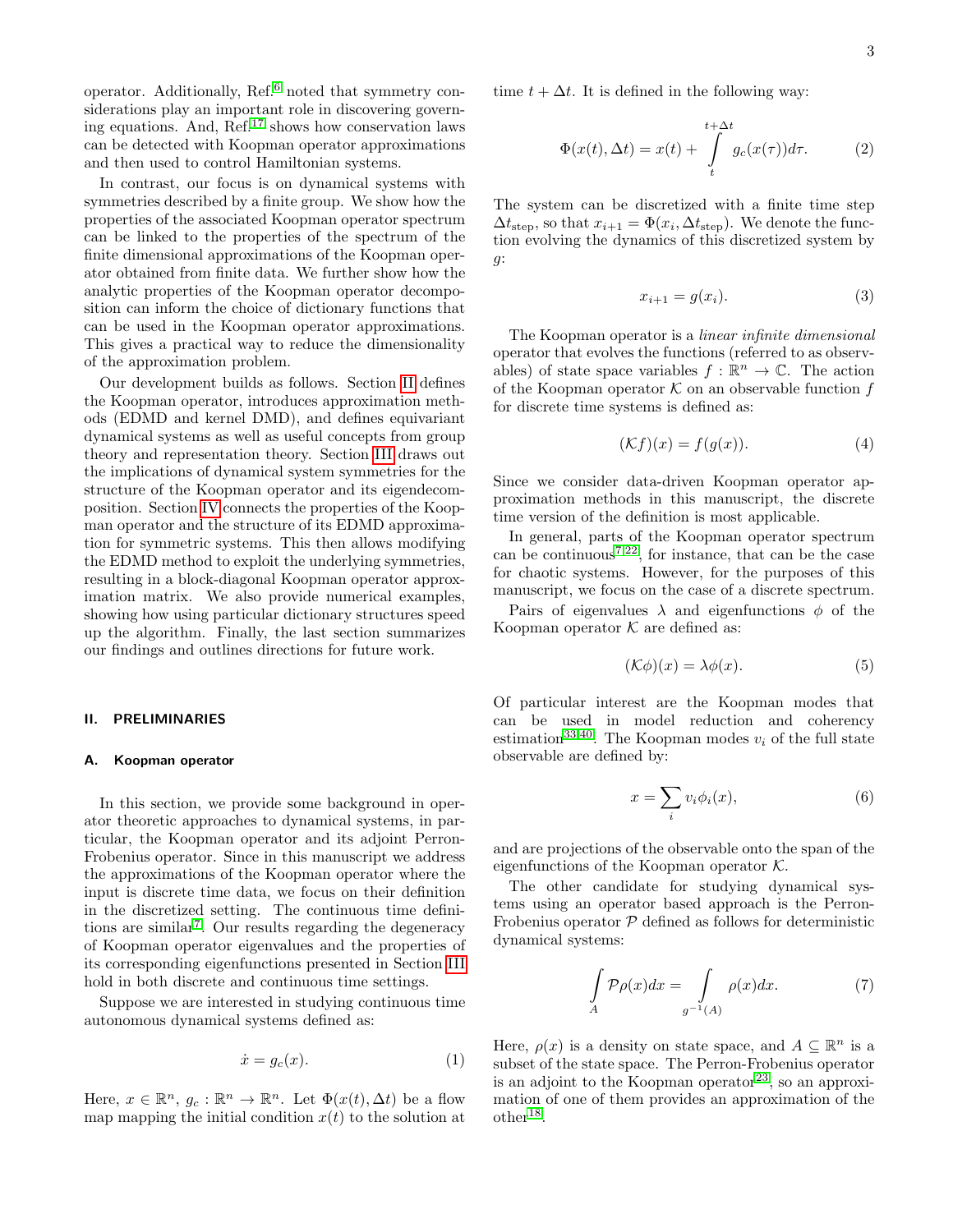### B. Koopman operator approximation methods

Extended dynamic mode decomposition (EDMD) introduced in Ref.[45](#page-15-14) is a way of approximating the Koopman operator for discretized systems that requires an explicit choice of a dictionary of functions referred to as observables. How to optimally choose those functions remains an open problem for many systems, especially if the form of differential equations describing the governing dynamical system is not known in advance and only finite data on the behavior of the system is available. The method can be very accurate in capturing the dynamics of the system, but its accuracy depends strongly on the choice of an appropriate dictionary of observables. The method's convergence properties are studied in Ref.<sup>[21](#page-15-22)</sup>, and its relation to the Perron-Frobenius operator approximation methods is discussed in Ref.[18](#page-14-7). Here, we summarize the EDMD and its relation to the Koopman operator.

The first requirement for the method is a set pairs of consecutive snapshots  $x = [x_1, x_2, ..., x_M]$  and  $y =$  $[y_1, y_2, ..., y_M]$ , where the measurements  $x_i$  and  $y_i$  are performed with a small constant time interval  $\Delta t$ :  $y_i =$  $\Phi(x_i, \Delta t)$ . Typically, the set of snapshots contains measurements from different trajectories in state space. We define a dictionary of linearly independent observables  $\mathcal{D} = \{\psi_1, ..., \psi_N\}$  and form vectors of observables  $\Psi_x$ and  $\Psi_y$ . Here,  $\Psi_x \in \mathbb{R}^{M \times N}$ , where N is the number of dictionary functions used in the approximation, and M is the number of data snapshots. The elements of  $\Psi_x$  are obtained from  $(\Psi_x)_{ij} = \psi_j(x_i)$ . We also use the notation  $\Psi(x_m) = (\psi_1(x_m), ..., \psi_N(x_m))$  for the dictionary functions evaluated at a particular point on the trajectory.

A finite dimensional approximation of the Koopman operator  $K$  that we denote as  $K$  can be obtained using:

$$
K = \Psi_x^+ \Psi_y. \tag{8}
$$

Here,  $\Psi_x^+$  denotes the pseudoinverse of  $\Psi_x$ . We focus on the case of the Moore-Penrose pseudoinverse for the rest of the manuscript<sup>[32](#page-15-23)</sup>.

If the number of snapshots is much higher than the dimensionality of the function dictionary  $(M \gg N)$ , it is more practical instead to define the square matrices G and A as shown below and obtain the approximation in the following way:

$$
K = G^+A, \text{ where}
$$

$$
G = \sum_{m} \Psi(x_m)^* \Psi(x_m), \quad A = \sum_{m} \Psi(x_m)^* \Psi(y_m). \tag{9}
$$

Here, \* represents the complex conjugate transpose. If the only observables are the states of the system  $x_1, x_2, ..., x_n$ , EDMD reduces to DMD<sup>[18,](#page-14-7)[45](#page-15-14)</sup>.

The eigendecomposition of  $K$  provides the Koopman eigenvalues, eigenfunctions, and modes that allow an approximate linear representation of the underlying system dynamics. Let  $\lambda_j$  and  $u_j$  be the  $j^{\text{th}}$  eigenvalue and eigenvector of K. Then the corresponding Koopman eigenfunction can be approximated by:

$$
\phi_j(x) = \Psi(x)u_j. \tag{10}
$$

Let  $b_i$  be the vectors defined by  $g(x)_i = \Psi b_i$ , where  $g(x)_i = e_i^* x$  denotes the elements the full state observable discussed in Ref.<sup>[45](#page-15-14)</sup>, and  $B = (b_1 \dots b_n)$ . The Koopman eigenmodes can then be obtained as:

$$
v_i = (w_i^* B)^T. \tag{11}
$$

Here,  $w_i$  denotes the  $i^{\text{th}}$  left eigenvector of K.

A modification of EDMD named kernel  $\rm DMD^{46}$  $\rm DMD^{46}$  $\rm DMD^{46}$  is better suited for systems with a low number of measurements and a high number of observables (e.g., the full state observable for fluid dynamical systems is very high dimensional, so defining a polynomial dictionary of the full state observable is very computationally expensive), i.e.  $M \ll N$ . The method relies on evaluating the kernel function:

$$
k(x_i, y_i) = \Psi(x_i)\Psi(y_i)^*.
$$
 (12)

That allows efficient computation of  $M \times M$  matrices  $\tilde{G}$ ,  $\hat{A}$ , and  $\hat{K}$ , where M is the number of trajectory time steps. The eigendecomposition of  $\hat{K}$  then can be used to obtain the approximations of the Koopman eigenvalues, eigenfunctions, and modes.

In the main body of the manuscript, we focus on the case where the number of measurements is relatively high for each degree of freedom  $(M \gg N)$ , and obtain a way to reduce the dimensionality of the EDMD approximation of the Koopman operator for systems with symmetries in Section [IV.](#page-7-0) A similar modification of the kernel DMD is discussed in Appendix [D.](#page-12-0)

### C. Point symmetries

In this section, we define the concepts useful to study the structure of the Koopman operator  $K$  and its approximations K for systems with symmetries. Throughout this section and the rest of the manuscript, we use an example of a small network of Duffing oscillators to illustrate the definitions and algorithms.

In this manuscript, we consider dynamical systems (as defined in Eqs.  $(1)$  and  $(3)$ ) that respect point symmetries. These systems are called equivariant with respect to the symmetry group  $\Gamma$ . We define groups by their presentations in a form  $\langle S|R\rangle$ , where S is a set of generators of the group, and  $R$  is a set of relations among these generators that define that group. Every element of the group can be written as a product of powers of some of these generators.

For instance, the cyclic group  $Z_3$  is presented by  $\langle r|r^n=1\rangle$ . An example of a realization of that group is a set of rotational symmetries of a regular n-gon.

To study dynamical systems with symmetries, we need to define the specific actions of the group on a vector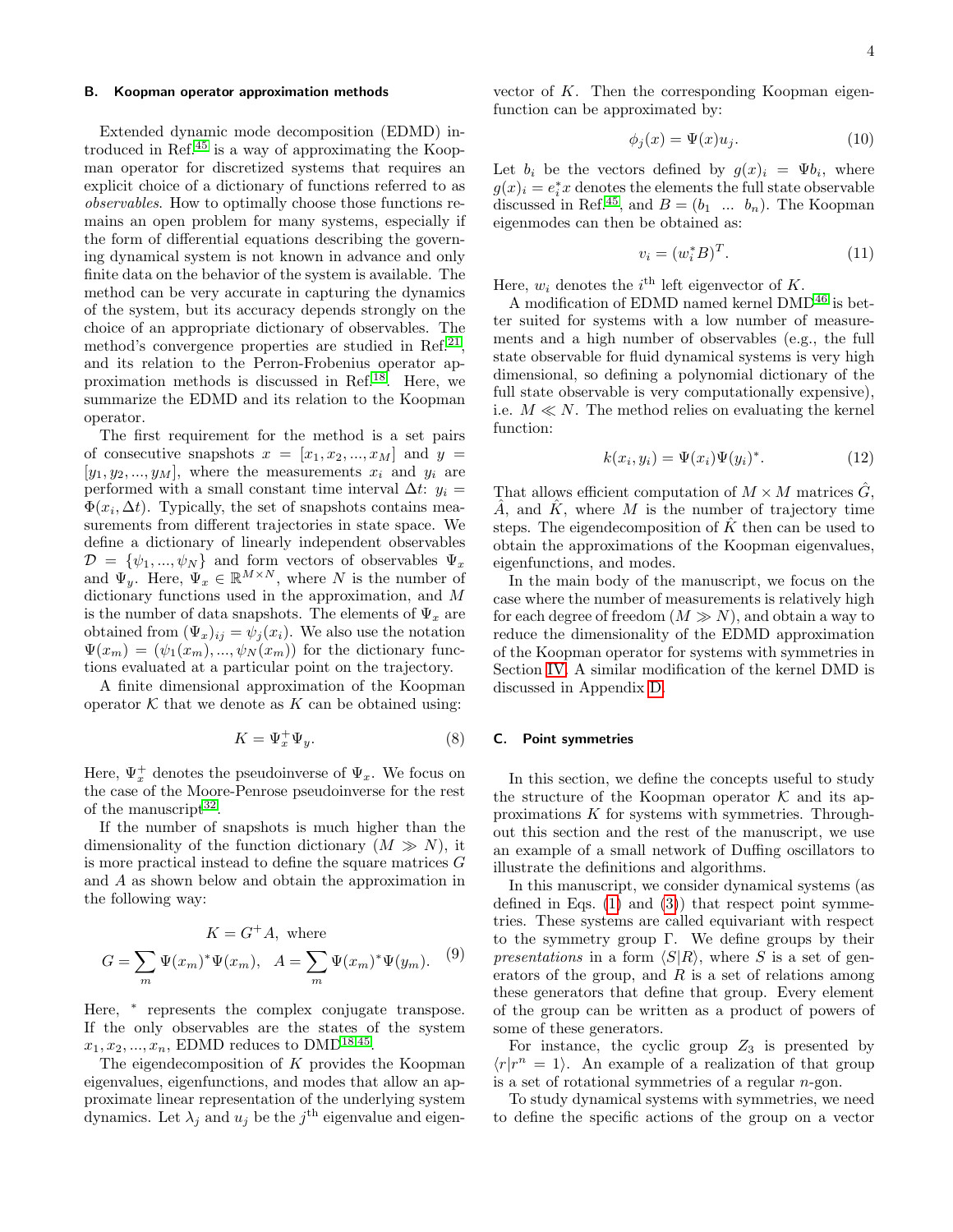space in addition to an abstract presentation of a group Γ. Let  $X \subset \mathbb{R}^n$  be a vector space with elements  $x \in X$ . We denote the actions  $\gamma_{\rho}$  on a vector space X by  $\gamma_{\rho}x$  if the set of these actions  $\Gamma_{\rho}$  is isomorphic to Γ. A shorthand  $\gamma_{\rho} x = \gamma x$  is sometimes used in the literature when the action corresponding to the subscript  $\rho$  is clear from the context (for instance, it is defined by a permutation matrix of the same degree as the state space of the system), however, we use the  $\gamma_{\rho}$  notation to avoid ambiguity, since the precise definition of group action in particular cases is important in this manuscript, as shown, for instance, in Example [II.1](#page-4-0) and Example [II.2.](#page-5-1)

Finally, we define what it means for a dynamical system to be symmetric. Let  $\dot{x} = g_c(x)$  be a continuous time system of differential equations. Here,  $x \in \mathbb{R}^n$ , and  $g_c: \mathbb{R}^n \to \mathbb{R}^n$ . The system is Γ-equivariant with respect to the actions of  $\Gamma_{\rho}$  if for all  $x \in X$  and  $\gamma_{\rho} \in \Gamma_{\rho}$ :

$$
g_c(\gamma_\rho x(t)) = \gamma_\rho g_c(x(t)).\tag{13}
$$

As discussed in Section [II,](#page-2-0) data comes in discretized form, so a discrete form of that definition is useful. For discrete time systems defined by  $x_{i+1} = g(x_i)$ , equivariance is defined in a similar manner:

$$
g(\gamma_{\rho}x_i) = \gamma_{\rho}g(x_i). \tag{14}
$$

We note that if a continuous time system is Γ-equivariant, so is its discretization. Moreover, the set of trajectories of a γ-equivariant system in state space also respects the symmetries of the system. For discretized systems, it means that if  $\{x_0, x_1, ... x_n\}$  form a trajectory in state space, then  $\{\gamma_\rho x_0, \gamma_\rho x_1, \ldots \gamma_\rho x_n\}$  form a trajectory as well.

An important example of equivariant dynamical systems that many of the recent works have focused on (such as Refs.<sup>[16](#page-14-4)[,27,](#page-15-3)[30,](#page-15-1)[38](#page-15-4)</sup>) is a system of coupled identical oscillators. In that case, the set (or a subset) of actions under which the system is equivariant is defined by the set of permutational matrices  $P$  that commute with the adjacency matrix of that oscillator network. In this case, the action of the group is linear, however, that does not always have to be the case.

We also need to define the action of the group in function space, where  $f \in \mathcal{F}$  are functions  $f : X \to \mathbb{C}$  as:

$$
(\gamma_{\rho} \circ f)(x) \equiv f(\gamma_{\rho}^{-1}x). \tag{15}
$$

This definition will be useful since the Koopman operator acts on functions (i.e. observables).

Another concept useful for our work is a linear group representation  $T$ , which is a mapping from group elements  $\gamma \in \Gamma$  to the elements of the general linear group (a group of matrices of degree n with the operation of matrix multiplication denoted by  $GL(n, V)$  on a vector space V (in this case, we are interested in  $V = \mathbb{C}^n$ ). The characters of a group representation  $T_i(\gamma)$  are defined as  $\chi_i(\gamma) = \text{Tr}(T_i(\gamma)).$ 

A representation is called irreducible if it has no nontrivial invariant subspaces (meaning that the representation matrices corresponding to the group elements can not be simultaneously non-trivially block diagonalized into the same block form). For each  $\Gamma$  we can obtain all of its irreducible matrix representations. We denote their elements mapping  $\gamma \in \Gamma$  to  $p \times p$ -dimensional matrices as  $R_i(\gamma)$ , where the index i corresponds to the i<sup>th</sup> irreducible representation. Irreducible representations are defined up to an isomorphism. For the purposes of this manuscript, it is useful to either make use of the unitary irreducible representations or the characters  $\chi_i(\gamma)$  of the unitary irreducible representations.

A vector space, e.g. the space of square integrable functions  $F$ , can be uniquely decomposed into components that transform like the  $i<sup>th</sup>$  irreducible representation of Γ under the actions of Γ<sub>ρ</sub>. These components are called *isotypic components*<sup>[13](#page-14-0)</sup>. We denote these components by  $\mathcal{F}_i$ . An *isotypic decomposition* of the square integrable function space with respect to  $\Gamma_{\rho}$  is then defined as  $\mathcal{F} = \bigoplus \mathcal{F}_i$ . We illustrate the construction of an iso-

typic decomposition using an example of a  $Z_2$ -equivariant system.

<span id="page-4-0"></span>Example II.1 Symmetries of a single Duffing oscillator dynamics and isotypic components in function space corresponding to the actions of its symmetry group.

The unforced Duffing oscillator equation has the form:

$$
\ddot{x} = -\sigma \dot{x} - x(\beta + \alpha^2 x). \tag{16}
$$

We can rewrite the above equation as a system of differential equations to obtain:

$$
\dot{x} = y,
$$
  
\n
$$
\dot{y} = -\sigma y - x(\beta + \alpha^2 x).
$$
\n(17)

Let  $\boldsymbol{x} = \begin{pmatrix} x \\ y \end{pmatrix}$  $\hat{y}$ ), and let the dynamics be denoted by  $\dot{x} =$  $g(x)$ . Let  $r_s = \begin{pmatrix} -1 & 0 \\ 0 & -1 \end{pmatrix}$  $0 -1$  $= -I_{2\times 2}$  be the action on the state space that flips the signs of variables. The actions  $r_s$  and  $e_s = I_{2\times 2}$  form a group  $\Gamma_s$  isomorphic to  $\Gamma =$  $Z_2 = \langle r|r^2 = e \rangle$ . Let  $\gamma_s \in \Gamma_s$ , then:

$$
\gamma_s g(\boldsymbol{x}) = g(\gamma_s \boldsymbol{x}). \tag{18}
$$

Thus, the Duffing oscillator system is  $Z_2$ -equivariant with respect to the actions  $\gamma_s$ .

We now illustrate the isotypic component decomposition of  $Z_2$  in function space.  $Z_2$  has two one-dimensional irreducible representations: the trivial representation defined by  $R_{tr}(r) = 1$  and the sign representation defined by  $R_{sign}(r) = -1$ . Then the space of square integrable functions F can be decomposed into  $\mathcal{F} = \mathcal{F}_{tr} \oplus \mathcal{F}_{sign}$ , where  $\mathcal{F}_{tr} = \{f : r_s \circ f = f(-x, -y) = f(x, y)\}\$ and  $\mathcal{F}_{sign} = \{f : r_s \circ f = f(-x, -y) = -f(x, y)\}.$  In this case, the sets of functions  $\mathcal{F}_{tr}$  and  $\mathcal{F}_{sign}$  consisting of even and odd functions respectively transform like the trivial and sign irreducible representations with respect to sign flip as a group generator action.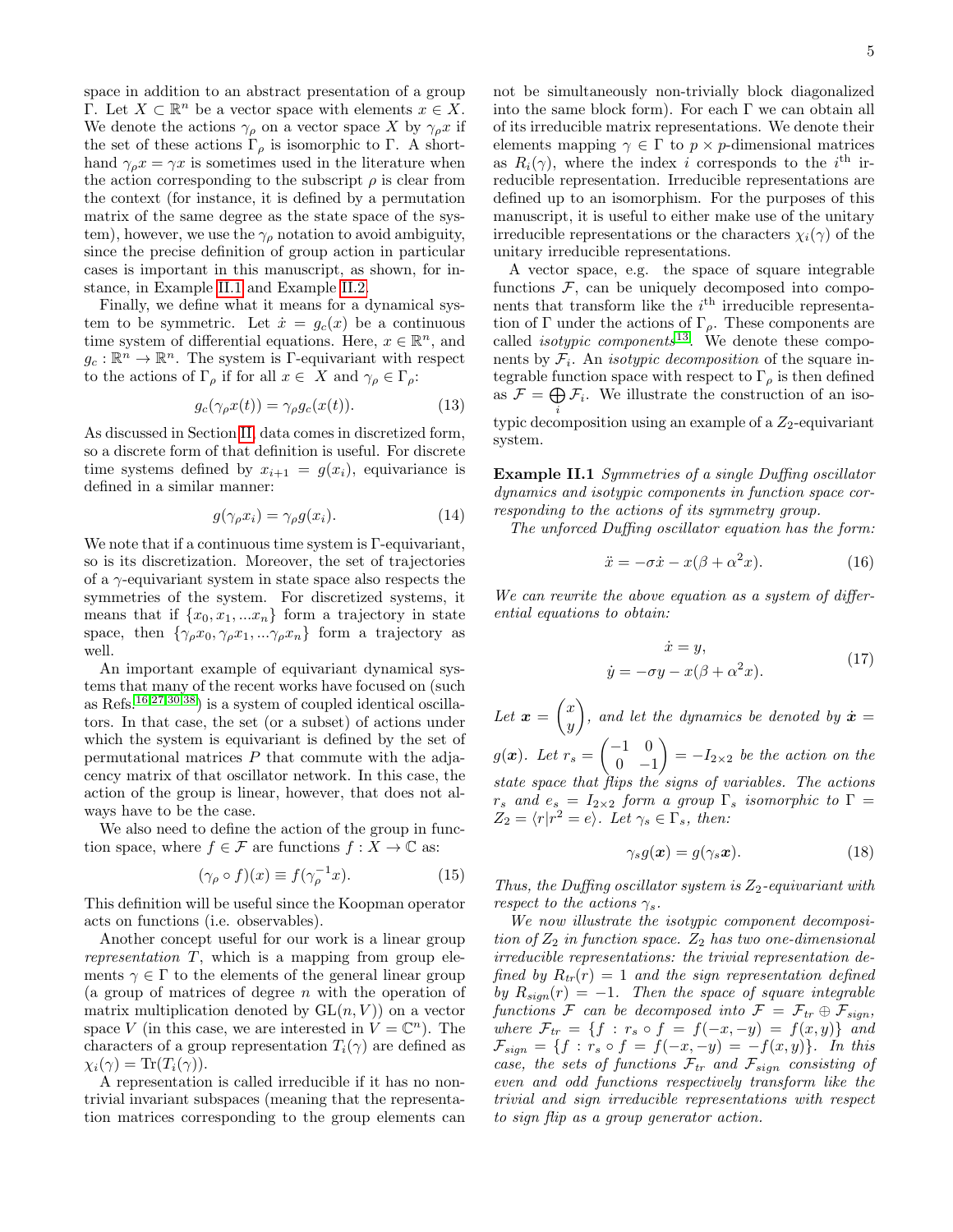We now extend the example to a network of Duffing oscillators and explore additional permutation symmetries.

<span id="page-5-1"></span>Example II.2 We now consider the dynamics of a network of Duffing oscillators. Suppose the coupling is linear in x with a coupling coefficient assigned to every edge  $\eta_{ij}$ . Then for each node i in the network, we have the following dynamics:

$$
\dot{x}_i = y_i, \n\dot{y}_i = -\sigma \dot{y}_i - x_i(\beta + \alpha^2 x_i) + \sum_{ij} \eta_{ij} (x_i - x_j).
$$
\n(19)

This general coupling scheme is used to describe many systems in literature<sup>[30](#page-15-1)[,38](#page-15-4)</sup>.

We now consider the case of a 3-node network. Depending on what the coupling terms are, the system may be  $\Gamma$ -equivariant with respect to different symmetry groups that act by permuting node indexes. Some examples are:

- a) If all coupling strengths  $\eta_{ij}$  are equal, the network has  $D_3$  symmetry. This case is shown on Fig. [1a.](#page-6-0) Let the state of the system be defined by  $x = (x_1 \ y_1 \ x_2 \ y_2 \ x_3 \ y_3)^T$ . Then, the symmetry group is presented by  $D_3 = \langle r, \kappa | r^3 = \kappa^2 =$  $e, \kappa r \kappa = r^{-1}$  and generated by the actions  $r_p =$  $\sqrt{ }$  $\mathcal{L}$ 0 1 0 0 0 1 1 0 0  $\setminus$  $\Big\} \otimes I_{2\times 2}$  and  $\kappa_p =$  $\sqrt{ }$  $\mathcal{L}$ 1 0 0 0 0 1 0 1 0  $\setminus$  $\Big\} \otimes I_{2\times 2}.$
- b) If the coupling strengths obey the conditions  $\eta_{ij} \neq$  $\eta_{ji}$  and  $\eta_{ij} = \eta_{jk}$ , the network has  $Z_3$  symmetry. This case is shown on Fig. [1b.](#page-6-0) The symmetry group is presented by  $Z_3 = \langle r|r^3 = e \rangle$  and generated by the action  $r_p$  defined above.
- c) If the coupling strengths obey the conditions  $\eta_{12} =$  $\eta_{21}$  and no other equalities hold, the network has  $Z_2$  symmetry. This case is shown on Fig. [1c.](#page-6-0) The symmetry group is presented by  $Z_2 = \langle \kappa | \kappa^2 = e \rangle$ and generated by the action  $\kappa_p$  defined above.

Even though in case  $(c)$  the permutation symmetry is isomorphic to the same group as the sign flip symmetry in Example [II.1,](#page-4-0) the isotypic components in function space  $F$  induced by the group action are different.  $Z_2$  has two one-dimensional irreducible representations: trivial representation  $R_1(r) = R_{tr}(r) = 1$ and sign representation  $R_2(r) = R_{sign}(r) = -1$ . Let  $x_i = \begin{pmatrix} x_i \\ y_i \end{pmatrix}$  $y_i$  . The isotypic components are defined by  $\mathcal{F}_{tr} = \{f : r_p \circ f = f(\bm{x}_1, \bm{x}_3, \bm{x}_2) = f(\bm{x}_1, \bm{x}_2, \bm{x}_3)\}\$ and  $\mathcal{F}_{sign} = \{f: r_p \circ f = f(\boldsymbol{x}_1,\boldsymbol{x}_3,\boldsymbol{x}_2) = -f(\boldsymbol{x}_1,\boldsymbol{x}_2,\boldsymbol{x}_3)\}.$ 

Additionally, each node still has  $Z_2$  symmetry with respect to the action  $r_s$  which is not broken since the coupling function is odd. That symmetry is also depicted in Fig. [1.](#page-6-0) We can find the isotypic components of the whole symmetry group as  $\mathcal{F} = \bigoplus$  $\bigoplus_{i,j} \left( \mathcal{F}_{i,s} \otimes \mathcal{F}_{j,p} \right)$  .

Any function can be rewritten as a sum of projections into different isotypic components. The procedure is outlined in the following section.

# <span id="page-5-0"></span>III. PROPERTIES OF THE KOOPMAN OPERATOR FOR SYSTEMS WITH SYMMETRIES

In this section, we consider the structure of the eigenspace of the Koopman operator of Γ-equivariant systems. We show how to obtain a particular eigenbasis of the system corresponding to the isotypic decomposition in function space and demonstrate that the isotypic decomposition induces a block diagonal structure on the matrix representation of  $K$ .

Theorem III.1 For a Γ-equivariant dynamical system  $\dot{x} = g(x)$  and an arbitrary function f, the Koopman operator commutes with the actions of the elements of  $\Gamma$ :

$$
\gamma_{\rho} \circ (\mathcal{K}f)(x) = \mathcal{K}(\gamma_{\rho} \circ f)(x). \tag{20}
$$

### Proof:

The commutativity follows from the definitions of the Koopman operator and the definition of the action of the group in state space and function space.

$$
\gamma_{\rho} \circ (\mathcal{K}f)(x) = \gamma_{\rho} \circ f(g(x)) = f(\gamma_{\rho}^{-1}g(x))
$$
  
=  $f(g(\gamma_{\rho}^{-1}x)) = \mathcal{K}f(\gamma_{\rho}^{-1}x) = \mathcal{K}(\gamma_{\rho} \circ f)(x)$  (21)

This result is similar to Theorem 3.1 in  $2^8$ , where it is shown that the action of Perron-Frobenius operator commutes with the action of the symmetry group  $\Gamma$  for  $\Gamma$ equivariant systems.

Corollary III.1.1 The space of eigenfunctions of the Koopman operator  $\mathcal K$  with eigenvalue  $\lambda$  for a  $\Gamma$ equivariant system is Γ-invariant. Proof:

Let  $S_{\lambda}$  be the set of eigenfunctions of K with eigenvalue λ. Let  $\phi \in S_\lambda$ . Then, using the commutativity of K and  $\Gamma_{\rho}$ , we can show that  $\forall \gamma_{\rho} \in \Gamma_{\rho}$ :

$$
\mathcal{K}(\gamma_{\rho} \circ \phi(x)) = \gamma_{\rho} \circ (\mathcal{K}\phi)(x) = \lambda \gamma_{\rho} \circ \phi(x). \tag{22}
$$

Thus,  $\phi_{\gamma,\rho} \in S_{\lambda}$ , where  $\phi_{\gamma,\rho}$  is also an eigenfunction with an eigenvalue  $\lambda$  defined as  $\phi_{\gamma,\rho}(x) = \gamma_\rho \circ \phi(x)$ .

We now consider a particular form of the eigenbasis of the Koopman operator that induces block diagonal structure of the matrix representation of the action of the Koopman operator  $K$ . The result quoted below is useful for that purpose.

**Theorem III.2** (Theorem 3.5 in Chapter XII of Ref.<sup>[15](#page-14-1)</sup>). Let  $\Gamma$  be a compact Lie group acting on the vector space V decomposed into isotypic components  $V =$  $W_1 \bigoplus ... \bigoplus W_t$ . Let  $A: V \to V$  be a linear mapping commuting with  $\Gamma$ . Then  $A(W_k) \subset W_k$ .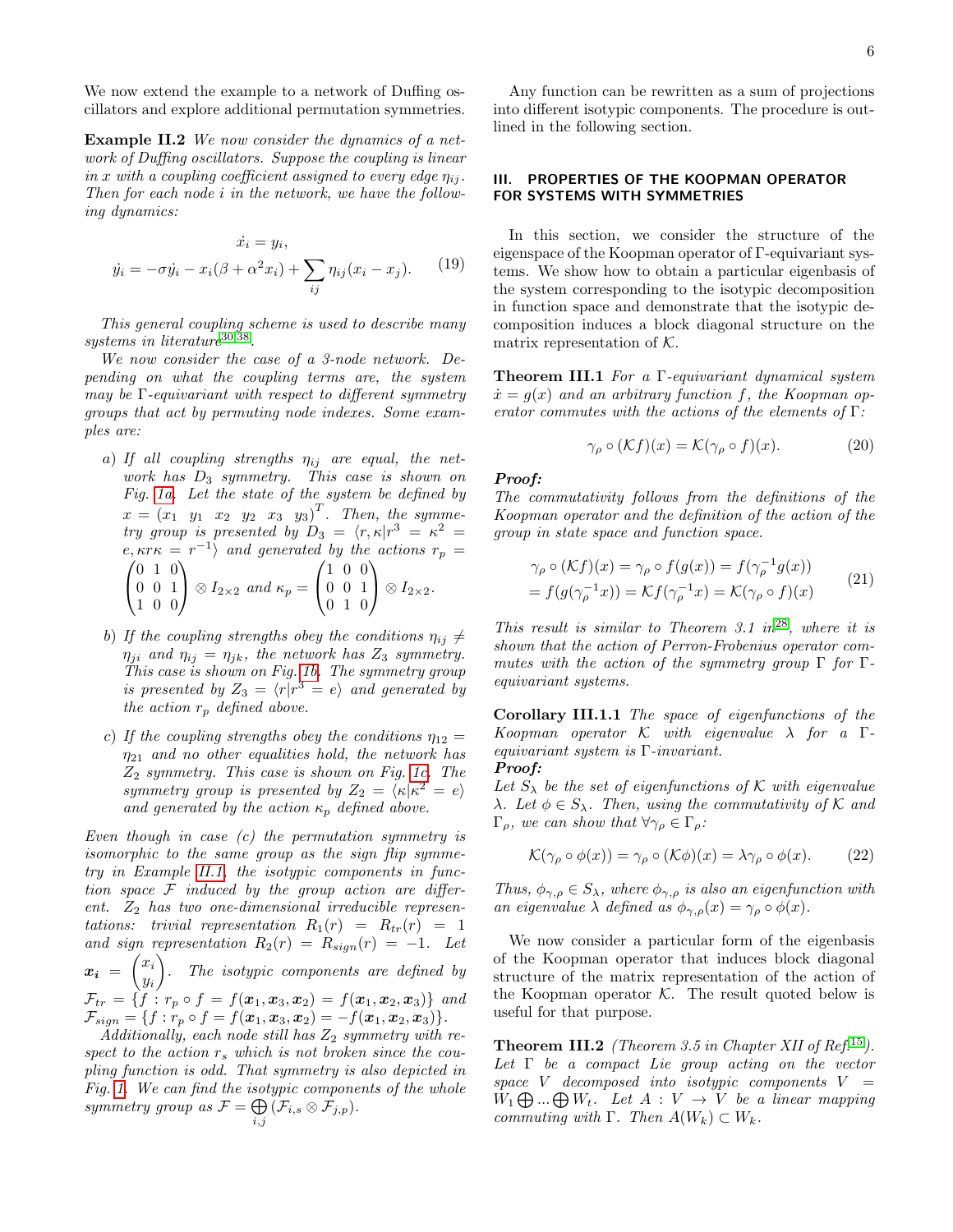<span id="page-6-0"></span>

(a) Duffing oscillator network with  $Z_2 \otimes D_3$  symmetry

(b) Duffing oscillator network with  $Z_2 \otimes Z_3$  symmetry

(c) Duffing oscillator network with  $Z_2 \otimes Z_2$  symmetry

FIG. 1: Possible symmetries of a network of three identical Duffing oscillators depending on the coupling strength between the oscillators. Different coupling strengths are shown in blue and red. Green arrows correspond to permutational symmetries arising from physical coupling, black arrows correspond to the symmetries of nodal dynamics.

This result is applicable to finite symmetry groups. Isotypic components of  $\mathcal F$  with respect to  $\Gamma$  induce block diagonal structure of the matrix representation of the Koopman operator. Since K and  $\Gamma$  commute,  $\mathcal{K}(\mathcal{F}_k) \subset$  $\mathcal{F}_k$ . This block structure can be exploited in finding the Koopman operator approximations, as we show in the next section. Thus, we need to be able to obtain an isotypic component basis from an arbitrary function dictio-nary. This is a well defined procedure<sup>[9](#page-14-14)</sup>, outlined below. Functions obtained via isotypic decomposition are useful to perform calculations in many areas of physics, for instance, they can simplify finding approximate solutions to Schrodinger equation, or in studying crystallographic point groups $9,39$  $9,39$ . The construction is also widely applied to dynamical systems, for instance, to study states and their stability using equivariant bifurcation theory.

Suppose we start from an arbitrary basis function dictionary  $\mathcal{D}_{\psi} = {\psi_i}$ . Each of those functions can be expanded in the isotypic component basis with at least one nonzero coefficient  $\alpha_{mn}^p$ :

$$
\psi = \sum_{p} \sum_{m,n=1}^{d_p} \alpha_{mn}^p \xi_{mn}^p. \tag{23}
$$

Here,  $\xi_{mn}^p$  is a basis function in the  $p^{\text{th}}$  isotypic component of  $\mathcal{F}$ , and  $d_p$  is the dimension of that isotypic component. Alternatively, it can be thought of as a sum over all inequivalent (non-isomorphic) irreducible representations of Γ, where  $\xi_{mn}^p$  transforms as  $(m, n)$ <sup>th</sup> element of  $p<sup>th</sup>$  irreducible representation of  $\Gamma^9$  $\Gamma^9$ . We define a projection operator and form a new function basis consisting of functions  $\{\xi_{mn}^p\}$  as outlined below.

The projection operator is defined as:

<span id="page-6-3"></span>
$$
\mathcal{P}_{mn}^p = \frac{d_p}{|\Gamma|} \sum_{\gamma \in \Gamma} [R_p(\gamma)]_{mn}^* \gamma_\rho.
$$
 (24)

Here,  $[R_p(\gamma)]_{mn}$  denotes the element in  $n^{\text{th}}$  row and  $m^{\text{th}}$ column of the  $i$  th unitary irreducible representation of  $\gamma \in \Gamma$ , and  $\gamma_{\rho}$  is the group action. We can form an orthonormal basis  $\mathcal{D}_{\xi} = {\xi_i}$  using that projection operator as follows:

<span id="page-6-2"></span>
$$
\xi_{mn}^p(x) = \frac{1}{c_{np}} \mathcal{P}_{mn}^p \circ \psi(x). \tag{25}
$$

Here,  $c_{np} = \langle \mathcal{P}_{nn}^p \psi, \mathcal{P}_{nn}^p \psi \rangle^{1/2}$ , where  $\langle, \rangle$  denotes the inner product, which can be omitted for our purposes since the scaling of basis functions does not affect the EDMD results.

Equivalently, due to orthogonality of characters of irreducible representations, the projection operator can be obtained using the following expression:

<span id="page-6-1"></span>
$$
\mathcal{P}^p = \frac{d_p}{|\Gamma|} \sum_{\gamma \in \Gamma} \chi_p(\gamma)^* \gamma_\rho.
$$
 (26)

Here,  $\chi_p(\gamma)$  is a character of the  $p^{\text{th}}$  irreducible representation of Γ. If this formula is used, each irreducible representation of degree  $d_p$  provides a basis function, and  $d_p^2 - 1$  other basis functions can be formed using the Gram-Schmidt orthogonalization process<sup>[9](#page-14-14)[,30](#page-15-1)[,39](#page-15-24)</sup>.

Once an isotypic component basis is obtained, the action of the Koopman operator on function space can be presented in the form of a block diagonal matrix. Each irreducible unitary representation of dimension  $d_p$  in this case corresponds to a number  $d_p$  of  $d_p \times d_p$  sized blocks in that matrix  $K$ . Similar analysis works for the Koopman operator approximation  $K$ . The reason why this additional decomposition works can be found in Appendix [A.](#page-11-0)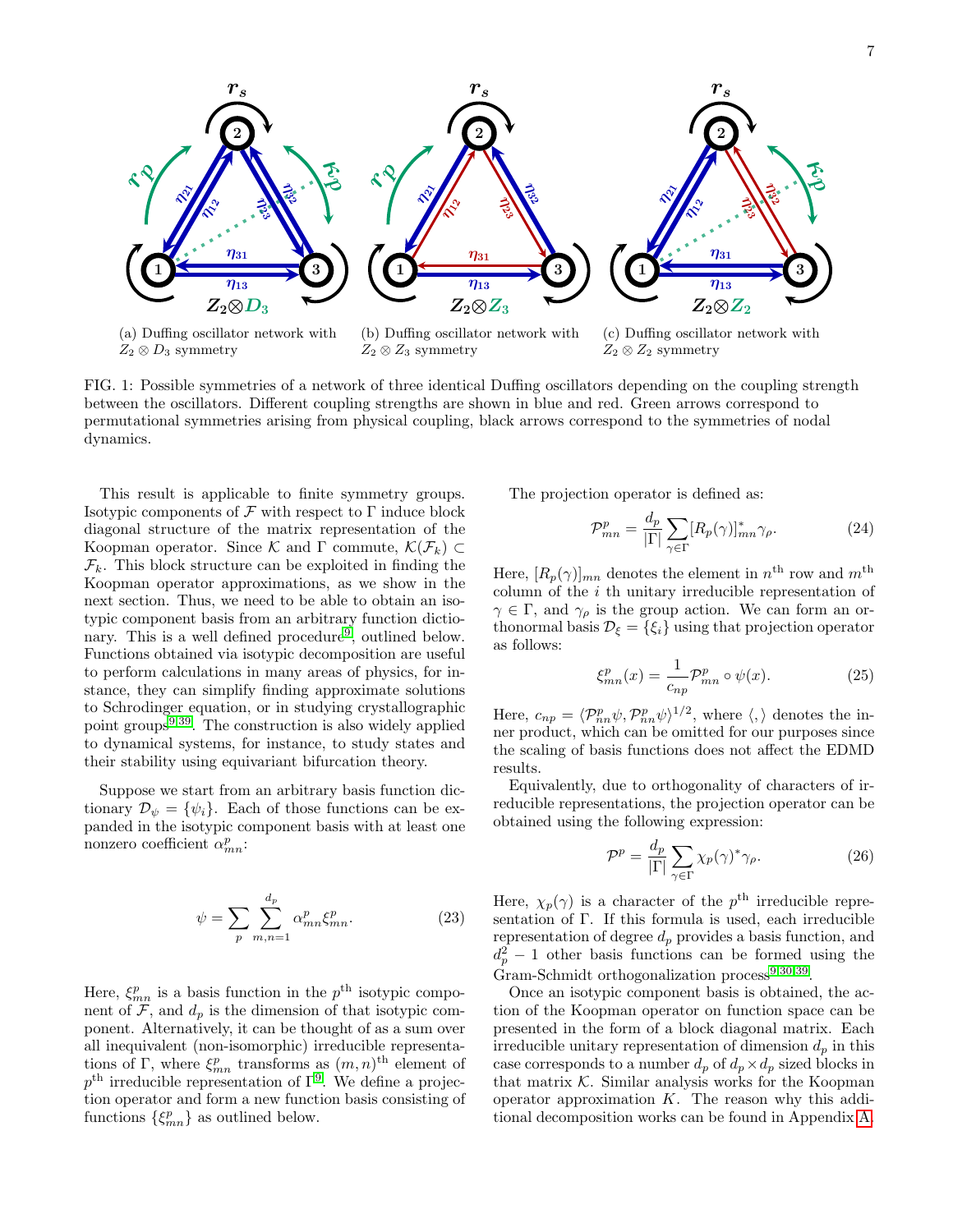### <span id="page-7-0"></span>IV. IMPLICATIONS FOR EDMD

# A. Constructing a basis for systems with known symmetries

In this section we show that the approximation of  $K$ obtained using EDMD can be reduced to the block diagonal structure similar to  $K$  under certain assumption on the data. We provide some examples of constructing an isotypic component basis from a given function dictionary. We highlight that the basis depends on both the structure of Γ and the definition of its actions  $\Gamma_{\rho}$ .

First, we establish that the Koopman operator approximation K commutes with the actions  $\gamma_{\rho}$  of  $\Gamma$  if the data used in the calculation respects the symmetry, meaning the set of pairs of data points satisfies the condition:

$$
\{(\gamma_{\rho}x_i, \gamma_{\rho}y_i)\} = \{(x_i, y_i)\}.
$$
\n
$$
(27)
$$

In other words, the set of trajectories is closed under the action of the symmetry group of the underlying dynamical system.

In order to perform further simplifications, we pick a particular order of group elements  $\{\gamma_1, ..., \gamma_{|\Gamma|}\}\$ and create the vectors  $\Psi_x$  (and analogously  $\Psi_y$ ) according to that ordering:

$$
\Psi(x) = (\gamma_1 \circ \Psi(x) \cdots \gamma_{|\Gamma|} \circ \Psi(x)),
$$
\n
$$
\Psi_x = \begin{pmatrix}\n\Psi_1(x_1) & \cdots & \Psi_{N/|\Gamma|}(x_1) \\
\vdots & \ddots & \vdots \\
\Psi_1(x_M) & \cdots & \Psi_{N/|\Gamma|}(x_M)\n\end{pmatrix}.
$$
\n(28)

Given the ordering of the group elements, we can also construct the permutation representation of the group such that:

$$
P_{\gamma_k}(\gamma_1, \ldots, \gamma_{|\Gamma|})^T = (\gamma_k \gamma_1, \ldots, \gamma_k \gamma_{|\Gamma|})^T.
$$
 (29)

By Cayley's theorem, such permutations form a group isomorphic to Γ. Determining the actions  $P_{\gamma_k}$  of the group generators is sufficient to find the actions of all group elements. Let  $P_{\gamma_k} = P_{\gamma_k} \otimes I_{n \times n}$ . We note that  $(P_{\gamma_k})^* = (P_{\gamma_k})^{-1}$ . It can be shown that:

$$
\boldsymbol{P}_{\gamma_k} G = G \boldsymbol{P}_{\gamma_k}, \quad \boldsymbol{P}_{\gamma_k} A = A \boldsymbol{P}_{\gamma_k}.
$$
 (30)

By definition,  $A = \Psi_x^* \Psi_y$ . We note that:

$$
(\Psi_x \mathbf{P}_{\gamma_k})^* \Psi_y \mathbf{P}_{\gamma_k} = \Psi_x^* \Psi_y. \tag{31}
$$

That is the case for symmetric trajectories satisfying Eq. [\(27\)](#page-7-1):

$$
((\Psi_x \mathbf{P}_{\gamma_k})^* \Psi_y \mathbf{P}_{\gamma_k})_{ij} = \sum_m \psi_i^* (\gamma_k^{-1} x_m) \psi_j (\gamma_k^{-1} x_m)
$$
  

$$
= \sum_m \psi_i^* (x_m) \psi_j (x_m) = (\Psi_x^* \Psi_y)_{ij}.
$$
 (32)

Thus, A and G commute with the action of the symmetry group.

If G is invertible and G commutes with  $\gamma_{\rho}$ ,  $G^{-1}$  commutes with  $\gamma_{\rho}$  as well. Then:

$$
P_{\gamma_i} K = P_{\gamma_i} G^{-1} A = G^{-1} A P_{\gamma_i} = K P_{\gamma_i}.
$$
 (33)

If G is not invertible, the commutativity result still holds for  $G^+$ . G is a normal matrix since it satisfies  $GG^* = G^*G$ . In Appendix [B,](#page-12-1) we show that if G is normal,  $GG^+ = G^+G$ , so G commutes with its Moore-Penrose pseudoinverse, and therefore the actions of K and Γ commute.

Since K commutes with the actions of  $\Gamma$ ,  $K\mathcal{F}_i \subset \mathcal{F}_i$ . This shows that  $K$  can be block-diagonalized in the same way as  $K$ .

<span id="page-7-1"></span>Suppose we start from a dictionary of observables. Since that dictionary is not necessarily an isotypic component dictionary corresponding to  $\Gamma$  and its action, in order to obtain a block diagonal matrix  $K$ , the dictionary needs to be modified using the procedure outlined in Section [III.](#page-5-0) In the example below, we show explicitly how to perform this transformation into the isotypic component basis.

In order for the basis to faithfully represent the symmetries of the system we require that:

• The dictionary is closed under the action of the symmetries of the system:

$$
\text{If } \psi \in \mathcal{D}, \ \gamma_{\rho}\psi \in \text{span}(\mathcal{D}) \tag{34}
$$

<span id="page-7-3"></span>• Each isotypic component is present after the isotypic component decomposition of the original function basis:

$$
\forall m, p \ \exists \psi \in \mathcal{D}, \text{ s.t. } \mathcal{P}_{mn}^p \psi \neq 0 \tag{35}
$$

<span id="page-7-4"></span>For instance, using a monomial basis for a  $D_3$  equivariant system does not satisfy the second requirement.

If these requirements are satisfied, the change of basis does not affect the result obtained by applying the EDMD algorithm as shown in Appendix [C.](#page-12-2) Additionally, we note that the eigenvalues of  $K$  do not typically have the same degeneracy properties as the eigenvalues of  $K$ , but the symmetries of the underlying dynamical system are preserved in trajectory reconstructions.

<span id="page-7-2"></span>Example IV.1 Constructing an isotypic component basis for a network of Duffing oscillators from a given basis.

We consider the case of a system of Duffing oscillators with identical coupling as depicted in Fig. [1a.](#page-6-0) In that case, the system has  $Z_2 \otimes D_3$  symmetry. Suppose we want to construct an isotypic component basis from a given function dictionary  $D$ . As an example, we use an initial dictionary  $\mathcal{D}_{\psi}$  of n mesh-free radial basis functions. The radial basis function centers can be obtained by either k-means clustering of the data or sampling from a predetermined distribution. Each function can be presented in a form  $\psi(c, x) = r_c \log(r_c)$ , where c is a 6-dimensional radial basis function center, and  $r_{c,x} = ||x - c||^{1/2}$ . In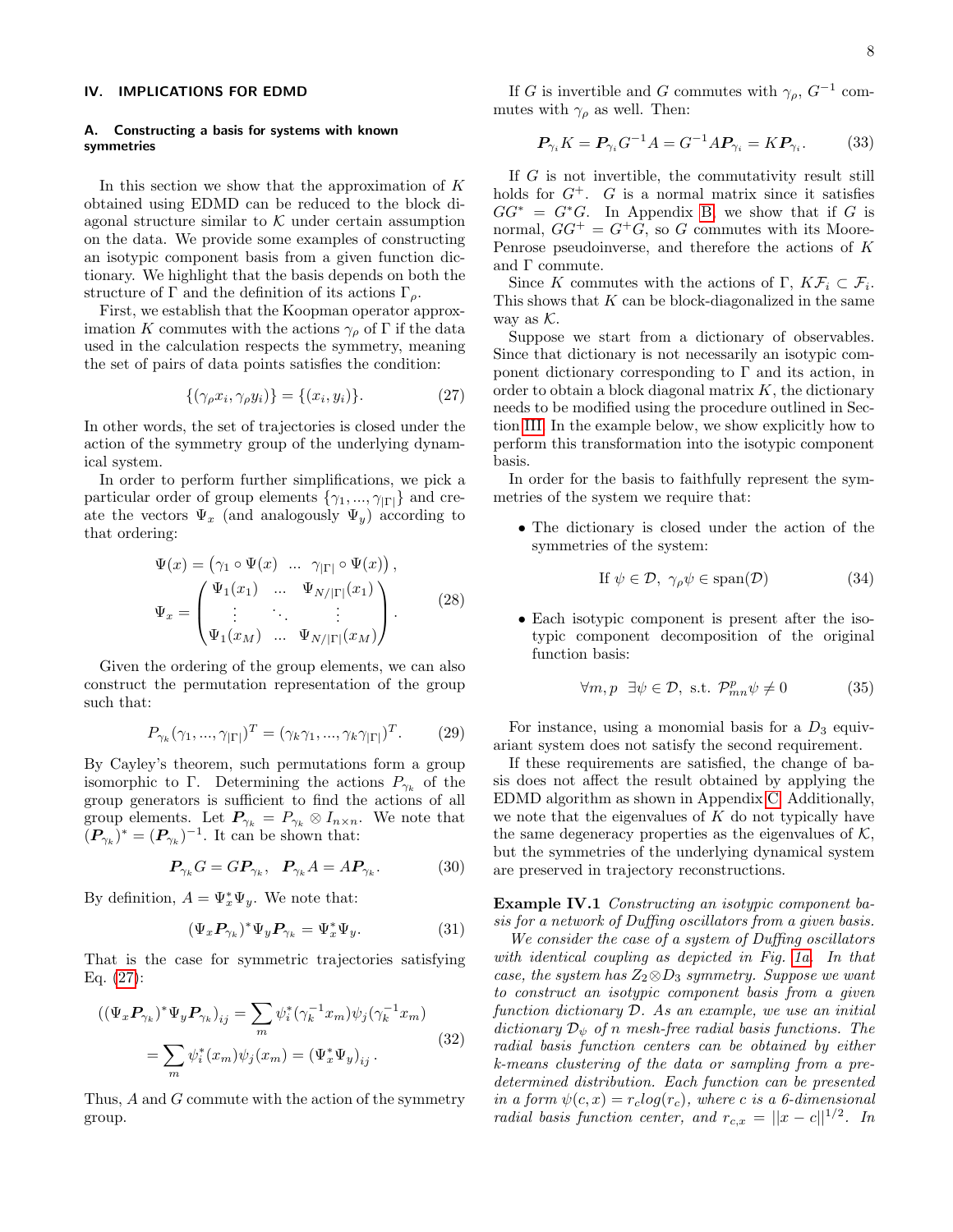order to preserve the symmetries of the system, we need to have dictionary elements corresponding to acting on the basis functions by each  $\gamma_{\rho} \in \Gamma_{\rho}$ . Due to the form of these functions,  $\gamma_{\rho} \circ \psi(c, x) = \psi(\gamma_{\rho}^{-1}c, x)$ .

Since  $\Gamma = Z_2 \otimes D_3$  is a direct product of two groups, we can write the projection operator in the following form:

$$
\mathcal{P}_{mn}^p = \frac{d_p}{|\Gamma|} \sum_{\gamma \in \Gamma} |R_p(\gamma_i, \gamma_j)|_{mn}^* (\gamma_i, \gamma_j). \tag{36}
$$

We first consider the irreducible representations of  $D_3$ .

- Trivial representation  $R_{tr}: R_{tr}(r) = 1, R_{tr}(\kappa) = 1$
- Sign representation  $R_{sign}: R_{sign}(r) = 1$ ,  $R_{sign}(\kappa) = -1$
- Standard representation  $R_{st}$ :  $R_{st}(r)$  =  $\int \omega \ 0$  $0 \omega^2$  $\bigg), R_{st}(\kappa) = \begin{pmatrix} 0 & 1 \\ 1 & 0 \end{pmatrix}.$  Here,  $\omega = e^{2\pi i/3}.$

Suppose we form a vector of basis functions in  $\mathcal{D}_{\psi}$ ,  $\Psi = (\psi_{1,1}\psi_{2,1},...,\psi_{n,1},...,\psi_{1,|\Gamma|},\psi_{2,|\Gamma|},...,\psi_{n,|\Gamma|})^T$ , where the first index corresponds to acting on  $\psi_{1,i}$  by the j<sup>th</sup> element of  $\Gamma_{\rho}$ . Using the equations above, we obtain transformation matrices that we will use to get the isotypic component basis:

$$
T_{D_3} = \begin{pmatrix} 1 & 1 & 1 & 1 & 1 & 1 \\ 1 & 1 & 1 & -1 & -1 & -1 \\ 1 & \omega & \omega^2 & 0 & 0 & 0 \\ 0 & 0 & 0 & 1 & \omega^2 & \omega \\ 1 & \omega^2 & \omega & 0 & 0 & 0 \\ 0 & 0 & 0 & 1 & \omega & \omega^2 \end{pmatrix}, \quad T_{Z_2} = \begin{pmatrix} 1 & 1 \\ 1 & -1 \end{pmatrix}.
$$
\n
$$
(37)
$$

The isotypic component basis then can be obtained by modifying a set of functions in  $\mathcal{D}_{\psi}$ :

$$
\Xi = T\Psi, \quad T = T_{Z_2} \otimes T_{D_3} \otimes I_{n \times n}.
$$
 (38)

If we use  $\Xi$  as a basis, we obtain K decomposed into 8 blocks, each corresponding to an irreducible representation of  $Z_2 \otimes D_3$ .

We implement the EDMD algorithm to obtain the approximation of  $K$ . Here, the data comes from 500 initial trajectories of length 10 that were then reflected and rotated so that the data respects the symmetries. The parameter values of  $\alpha = 1, \beta = -1, \delta = .5, \text{ and}$  $\eta = 1$ . were used. We plot the approximation matrix K on Fig. [2.](#page-8-0) In this case, a dictionary of 120 radial basis functions was used. Fig. [2a](#page-8-0) illustrates the Koopman operator approximation matrix K calculated using an initial dictionary  $D_{\psi}$  and requires performing matrix operations on the full  $120 \times 120$  matrix. Fig. [2b](#page-8-0) shows K obtained from the symmetry adapted basis functions. The order of calculations can be reduced significantly since it is only necessary to perform matrix operations on blocks.  $K_{symm}$  has 4,  $10 \times 10$  and 2,  $20 \times 20$  unique blocks.

<span id="page-8-0"></span>

FIG. 2: Structure of K for different choices of dictionary functions

As shown in examples above, we can construct a basis that diagonalizes the Koopman operator matrix approximation  $K$  from the elements of any arbitrary basis. Since the off block-diagonal elements of the matrix are a priori known to be zero, we do not need to compute these elements explicitly. This suggests that for systems with symmetries it is more efficient to perform the EDMD algorithm for isotypic decomposition blocks. We denote the number of conjugacy classes or irreducible representations of Γ by  $r_{\Gamma}$ . In that case, instead of performing  $O((mr_{\Gamma})^{\alpha})$  operations of matrix inversion, multiplication, and eigendecomposition, it is sufficient to perform these operations for each of the  $r_{\Gamma}$  blocks, with operations being  $O(m^{\alpha})$ . Here  $2 < \alpha < 3^{19}$  $2 < \alpha < 3^{19}$  $2 < \alpha < 3^{19}$ . Even though the algorithmic complexity only differs by a factor that scales with the size of the group that is fixed for any given system, in practice, the computation is more efficient when EDMD specific to Γ-equivariant systems is used. We also note that each  $d_p$  dimensional irreducible representation results in  $d_p$  of  $d_p \times d_p$  dimensional blocks in  $K_{\rm{symm}}$  known to be equal a priori, which further simplifies the calculation. Moreover, in the case of networks of high dimensionality, it allows parallel eigendecomposition computation for isotypic component blocks. Table [I](#page-9-0) summarizes the modified EDMD algorithm for Γ-equivariant systems and highlights that the order of computations can be lowered.

Koopman eigenfunctions and eigenmodes have many applications in dimensionality reduction, finding the basins of attraction, characterizing coherency between oscillatory systems, etc. Block diagonalizing  $K$  allows the efficient computation of the Koopman eigenvalues, eigenfunctions, and modes.

The kernel DMD is closely related to the EDMD algorithm. It relies on the calculating the eigentriples associated with K from a dual matrix  $\hat{K}$  evaluated using a ker-nel trick commonly applied in machine learning<sup>[46](#page-15-15)</sup>. This method can be computationally advantageous for cases when the number of basis functions exceeds the number of available measurements of the state of the system. We find that the kernel DMD can also be modified to include symmetry considerations in order to optimize the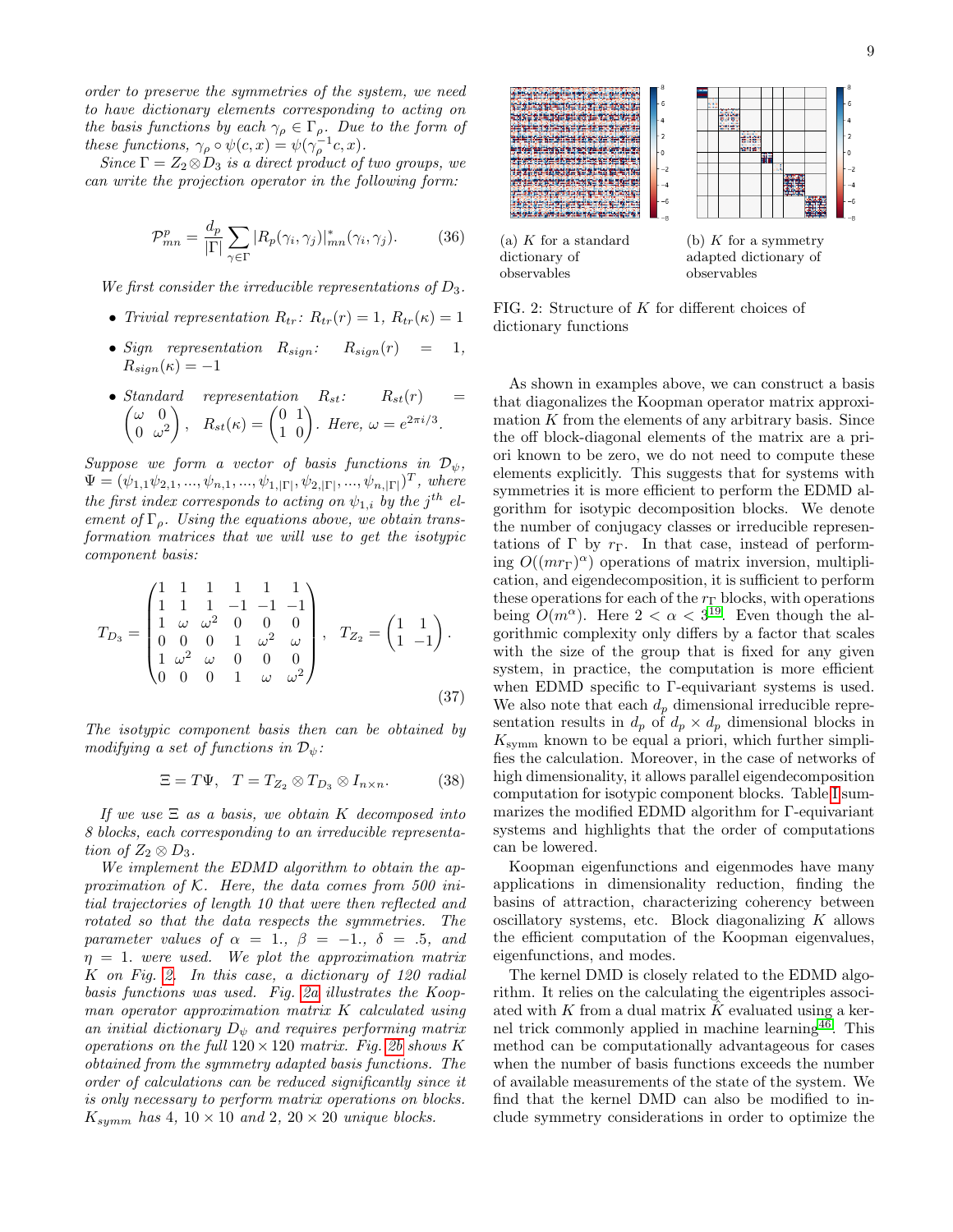<span id="page-9-0"></span>

| <b>Standard EDMD</b>                                                 | <b>EDMD</b> for Γ-equivariant systems                                                                                                                                                                                                                                                                                                                                                            |
|----------------------------------------------------------------------|--------------------------------------------------------------------------------------------------------------------------------------------------------------------------------------------------------------------------------------------------------------------------------------------------------------------------------------------------------------------------------------------------|
|                                                                      | • Pick a dictionary of N observables                                                                                                                                                                                                                                                                                                                                                             |
|                                                                      | • Identify the symmetry $\Gamma$ of the system, find the irreducible representations of $\Gamma$                                                                                                                                                                                                                                                                                                 |
| • Pick a dictionary of N ob-<br>servables                            | • Change the basis to a $\Gamma$ -symmetric basis using Eq. (26) and Eq. (25): multiplying at<br>most $N/ \Gamma   X  \ge  \Gamma $ matrices by vectors $ \Gamma  \times 1$ . Let $N_p$ be the number of functions<br>obtained from applying a projection operator $\mathcal{P}^p$ corresponding to p th irreducible<br>representation of $\Gamma$ (e.g., $N_p = N/ \Gamma $ for cyclic groups). |
| • Evaluate the observables<br>at data points $x_i$ and $y_i$         | • Evaluate the observables at data points $x_i$ and $y_i$ , add trajectories to reflect the sym-<br>metries if necessary                                                                                                                                                                                                                                                                         |
| • Evaluate the entries of<br>$G, A: N^2$ elements                    | • To obtain the blocks $K_{pq}$ of K (each isotypic component corresponds to $d_p$ blocks), for<br>each $p$ :                                                                                                                                                                                                                                                                                    |
| • Obtain $G^+$ : $N \times N$ ma-<br>trix                            | - Evaluate the entries of $G_{p1}, A_{p1}: (N_p/d_p)^2$ elements<br>- Obtain $G_{p1}^{\dagger}$ : $(N_p/d_p) \times (N_p/d_p)$ matrix                                                                                                                                                                                                                                                            |
| • Find $K = G^+A$ : $N \times N$<br>matrices                         | - Find $K_{p1} = G_{p1}^+ A_{p1}$ : $(N_p/d_p) \times (N_p/d_p)$ matrices                                                                                                                                                                                                                                                                                                                        |
| $\bullet$ Find the eigendecomposi-<br>tion of K: $N \times N$ matrix | - Find the eigendecomposition of $K_{p1}: (N_p/d_p) \times (N_p/d_p)$ matrix<br>- The other $K_{pq}$ blocks equal to $K_{p1}$                                                                                                                                                                                                                                                                    |
|                                                                      | • $K = \bigoplus_{n=1}^{d_p} K_{pq}$ . Its eigenvalues are the eigenvalues of $K_p$ , and its eigenvectors only<br>have $N_p$ nonzero elements. Mathematically, eigenvectors $v_{kl}$ of K are of the form<br>$(v_{kl})_i = \bigoplus \delta_{pk} v_{pl}.$                                                                                                                                       |

TABLE I: EDMD vs modified EDMD for Γ-equivariant systems. |Γ| is the order of Γ. The irreducible representations of  $\Gamma$  are indexed by p and are  $d_p$ -dimensional.

calculations. The method is provided in Appendix [D.](#page-12-0)

# B. Consequences of symmetry assumptions in the basis

Assume the data is symmetric as defined by Eq. [\(27\)](#page-7-1) with respect to the symmetry group  $\Gamma$ . A "perfect" basis is the one respecting the isotypic decomposition of Γ. Suppose the basis functions belong to isotypic components of  $\Sigma \neq \Gamma$ . That choice will affect the structure of  $K$ . We study that structure by evaluating the elements of A, since K and  $G^+$  have the same structure as A.

If the system is Γ-equivariant and  $\Sigma \subset \Gamma$  and the set of actions of  $\Sigma$  is a subset of actions of  $\Gamma$ , the system is also  $\Sigma$ -equivariant. Thus, picking a basis respecting the isotypic decomposition of  $\Sigma$  will have the block diagonal structure corresponding to  $\Sigma$ . This means that choice of basis results in block diagonal  $K$ , but its structure does not provide any additional information about the symmetries of the system.

If the system is Γ-equivariant and  $\Gamma \subset \Sigma$ , functions belonging to particular isotypic components of  $\Sigma$  are not preserved by the action of  $K$ . In the case of symmetric trajectories, that can provide information on what the true symmetries of the system are.

A simple case corresponds to  $\Sigma = \Sigma_0 \otimes \Gamma$ . In this case, every action of  $\Sigma_0$  commutes with every action of Γ. Each isotypic component of  $\mathcal F$  with respect to  $\Sigma$ can be expressed as  $\mathcal{F}_{pq} = \mathcal{F}_{\Sigma_0}^p \cap (\mathcal{F}_{\Gamma})^q$ , where  $\mathcal{F}_{\Sigma_0}^p$  de-

notes the  $p^{\text{th}}$  isotypic component of  $\Sigma_0$ . In this case, the off-diagonal blocks corresponding to interactions between isotypic components  $\mathcal{F}_{p_1q_1}$  and  $\mathcal{F}_{p_2q_2}$  are zero if  $q_1 = q_2$ , and generally nonzero otherwise. For instance, if a network of three Duffing oscillators similar to the one discussed in, e.g., Example [IV.1,](#page-7-2) has no permutation symmetry and  $\Sigma = Z_2 \otimes D_3$ , with the action of  $Z_2$  being a sign flip in nodal dynamics, the isotypic components corresponding to these  $Z_2$  symmetries will not interact, resulting in two blocks in K.

Next, we consider a more general case. We denote the  $p<sup>th</sup>$  isotypic component of  $\mathcal F$  with respect to the symmetry group  $\Sigma$  by  $\mathcal{F}_{\Sigma}^p$ . We note that if  $\mathcal{F}_{\Sigma}^p \cap \mathcal{F}_{\Gamma}^{q_1} \neq \emptyset$  and  $\mathcal{F}_{\Sigma}^{p} \cap \mathcal{F}_{\Gamma}^{q_2} \neq \emptyset$  where  $q_1$  and  $q_2$  index different isotypic components of  $\Gamma$ , then the off-diagonal blocks of K corresponding to interactions between those components are generally nonzero. The condition for  $\mathcal{F}_{\Sigma}^p \cap \mathcal{F}_{\Gamma}^q \neq \emptyset$  is equivalent to:

<span id="page-9-1"></span>
$$
\mathcal{P}^p_{\Sigma} \circ (\mathcal{P}^q_{\Gamma} \circ f) \neq 0, \tag{39}
$$

where f is an arbitrary function, and  $\mathcal{P}_{\Sigma}^{p}$  denotes the projection operator onto the  $p^{\text{th}}$  isotypic component with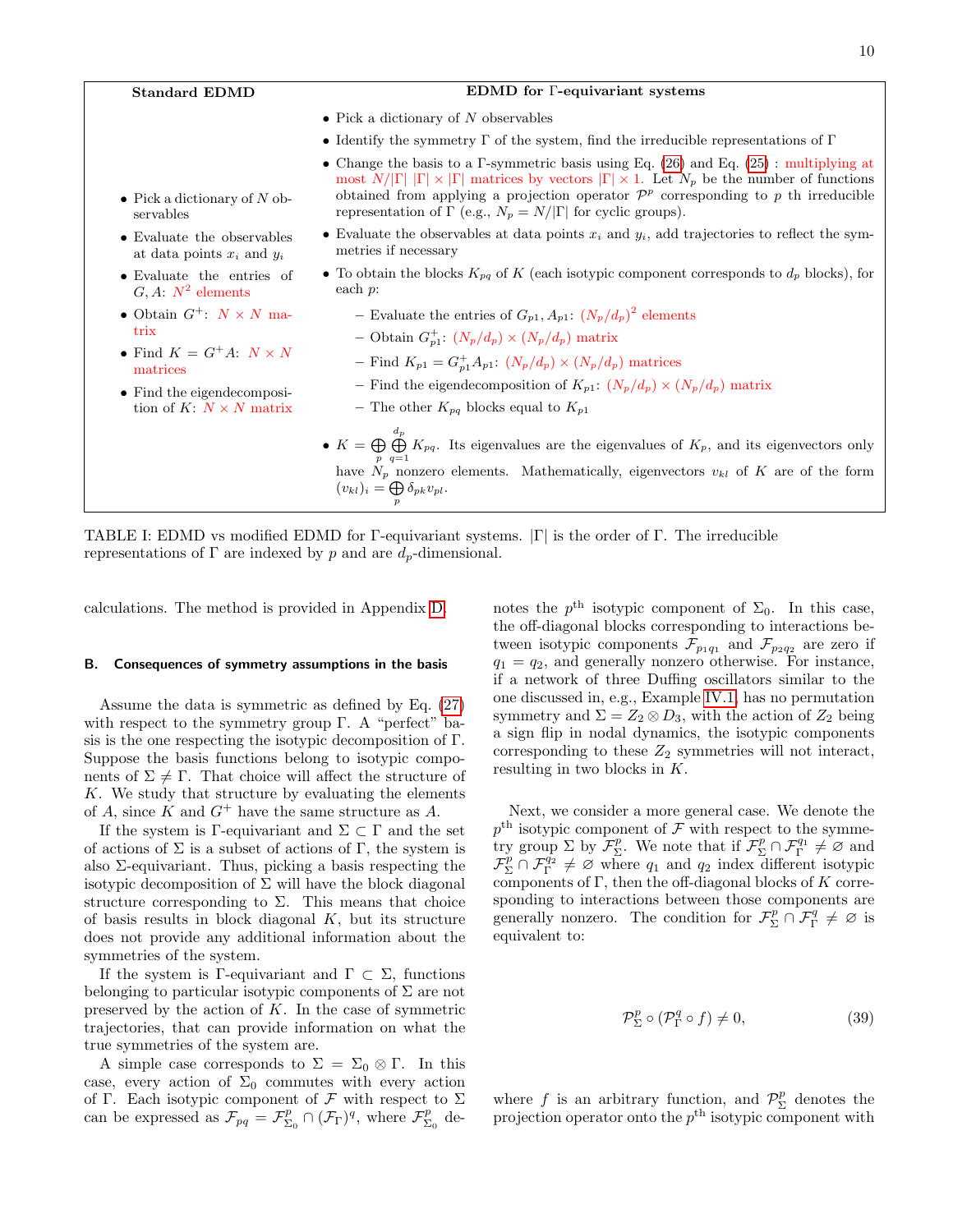respect to the symmetry group  $\Sigma$ .

$$
\mathcal{P}_{\Sigma}^{p} \circ (\mathcal{P}_{\Gamma}^{q} \circ f)
$$
\n
$$
= \sum_{\sigma \in \Sigma} \chi_{p}(\sigma)^{*} \sigma_{\rho} \circ \sum_{\gamma \in \Gamma} \chi_{q}(\gamma)^{*} \gamma_{\rho} \circ f
$$
\n
$$
= \sum_{\sigma \in \Sigma, \gamma \in \Gamma} \chi_{p}(\sigma)^{*} \chi_{q}(\gamma)^{*} (\sigma_{\rho} \gamma_{\rho}) \circ f.
$$
\n(40)

Let H be the set of *left cosets* of  $\Gamma$  in  $\Sigma$  (defined as  $H = \Sigma/\Gamma = {\sigma\Gamma : \sigma \in \Sigma}, \text{ where } \sigma\Gamma = {\sigma\gamma : \gamma \in \Gamma}^{13}.$  $H = \Sigma/\Gamma = {\sigma\Gamma : \sigma \in \Sigma}, \text{ where } \sigma\Gamma = {\sigma\gamma : \gamma \in \Gamma}^{13}.$  $H = \Sigma/\Gamma = {\sigma\Gamma : \sigma \in \Sigma}, \text{ where } \sigma\Gamma = {\sigma\gamma : \gamma \in \Gamma}^{13}.$ Thus, the condition of Eq. [\(39\)](#page-9-1) holds if for all  $h \in H$ :

$$
\sum_{\gamma \in \Gamma} \chi_p^*(h\gamma^{-1}) \chi_q^*(\gamma) = 0 \tag{41}
$$

Using Eq. [\(41\)](#page-10-0), the structure of  $\Gamma$  can be determined given the structure of K and  $\Sigma$  used in the calculation. Characters of irreducible representations are available for small order symmetry groups, and scaling up to larger order is possible using computational group theory software. Below is an example for the subgroups of a dihedral group  $D_3$ .

Example IV.2 Coupled Duffing oscillators:  $Z_2 \otimes Z_{2,3}$ equivariant system with  $Z_2 \otimes D_3$  basis functions.

We consider different coupling schemes of networks of 3 Duffing oscillators shown in Fig. [1b](#page-6-0) and [1c.](#page-6-0) We first note that the  $Z_2$  symmetry generated by a sign flip is still present in the system for both cases, so two noninteracting blocks corresponding to irreducible representations of that group with respect to that action are still present. Now we focus on the structure of K within each of these non-interacting blocks.

First, let the function dictionary symmetry be  $\Sigma$  =  $D_3 = \langle r, \kappa | r^3 = \kappa^2 = e, \kappa r \kappa = r^{-1} \rangle$  and the true symmetry of the system be  $\Gamma = Z_3 = \langle r | r^3 = e \rangle$ , where  $r_{D_3}$  and  $r_{Z_3}$  have the same action. The isotypic component decomposition of  $D_3$  is defined in Example [IV.1](#page-7-2) and can be written as  $\mathcal{F} = \mathcal{F}_{tr,D_3} \oplus \mathcal{F}_{sign,D_3} \oplus \mathcal{F}_{st,D_3}$ . The isotypic component decomposition of  $Z_3$  is defined as  $\mathcal{F} = \mathcal{F}_{tr,Z_3} \oplus \mathcal{F}_{\omega, Z_3} \oplus \mathcal{F}_{\omega^2, Z_3}$  (Z<sub>3</sub> has 3 1-dimensional irreducible representations with  $\chi_{tr}(r) = 1$ ,  $\chi_{\omega}(r) = \omega$ ,  $\chi_{\omega^2}(r) = \omega^2$ ). We note that:

- $\mathcal{F}_{tr,Z_3} \cap \mathcal{F}_{tr,D_3} \neq \varnothing$
- $\mathcal{F}_{tr,Z_3} \cap \mathcal{F}_{sign,D_3} \neq \varnothing$
- $\mathcal{F}_{\omega,Z_3}\cup\mathcal{F}_{\omega^2,Z_3}=\mathcal{F}_{st,D_3}$

Thus, the off block-diagonal structure of  $K$  is defined by:

- $K\mathcal{F}_{tr,D_3} \cap \mathcal{F}_{sign,D_3} \neq \emptyset$
- $K\mathcal{F}_{sign,D_3} \cap \mathcal{F}_{tr,D_3} \neq \emptyset$
- other off-diagonal blocks are zeros

This structure is illustrated on Fig. [3b](#page-11-1) and differs from that on Fig. [3a.](#page-11-1)

Now, let  $\Sigma = D_3$  and  $\Gamma = Z_2$ . Here,  $Z_2 = \langle e, \kappa | \kappa^2 =$ e), and  $\kappa_{D_3}$  and  $\kappa_{Z_2}$  have the same action. The isotypic component decomposition of  $Z_2$  is defined as  $\mathcal{F} = \mathcal{F}_{tr, Z_2} \oplus$  $\mathcal{F}_{sign,Z_2}$  .

We note that:

- $\mathcal{F}_{tr,Z_2} \cap \mathcal{F}_{tr,D_3} \neq \varnothing$
- $\mathcal{F}_{tr,Z_2} \cap \mathcal{F}_{st,D_3} \neq \varnothing$
- $\mathcal{F}_{sign,Z_2} \cap \mathcal{F}_{sign,D_3} \neq \varnothing$
- $\mathcal{F}_{sign,Z_2} \cap \mathcal{F}_{st,D_3} \neq \varnothing$

<span id="page-10-0"></span>Additionally:

- $\mathcal{F}_{tr,Z_2} \cap \mathcal{F}_{sign,D_3} = \varnothing$
- $\mathcal{F}_{sign,Z_2} \cap \mathcal{F}_{tr,D_3} = \varnothing$

Thus, the off block-diagonal structure of  $K$  is defined by:

- $K\mathcal{F}_{tr,D_3} \cap \mathcal{F}_{sign,D_3} = \varnothing$
- other off-diagonal blocks corresponding to interactions between node permutation isotypic components are generally nonzero

This structure is illustrated on Fig. [3c](#page-11-1) and differs from that on Fig. [3a](#page-11-1) and Fig. [3b.](#page-11-1)

This example shows that the structure of the approximation K with maximal symmetries assumed provided information about the actual underlying symmetries of the system.

### C. Towards realistic systems

In this manuscript, we provide a general approach for dimensionality reduction in the calculation of Koopman operator approximations by exploiting the underlying symmetries of the systems dynamics and structure. The exact scaling achieved by the reduction depends on the structure of the symmetry group of the dynamical system, specifically, the number of irreducible representations of the symmetry group and their dimensionality.

The results outlined in this manuscript, similar to most of the other literature related to dynamical systems with symmetries, are immediately applicable in the case of existence of exact symmetries in nonlinear dynamics. That is the case when the system is completely deterministic and the initial conditions respect the symmetries of the system. If the symmetries of the system are known and the available trajectories are deterministic, it is always possible to reconstruct the trajectories that are related via the symmetry group of the system. Then, a full set of trajectories respecting the symmetries of the system can be used to approximate the Koopman operator and its eigendecomposition.

However, in many systems that information is not necessarily available ahead of time and the symmetries are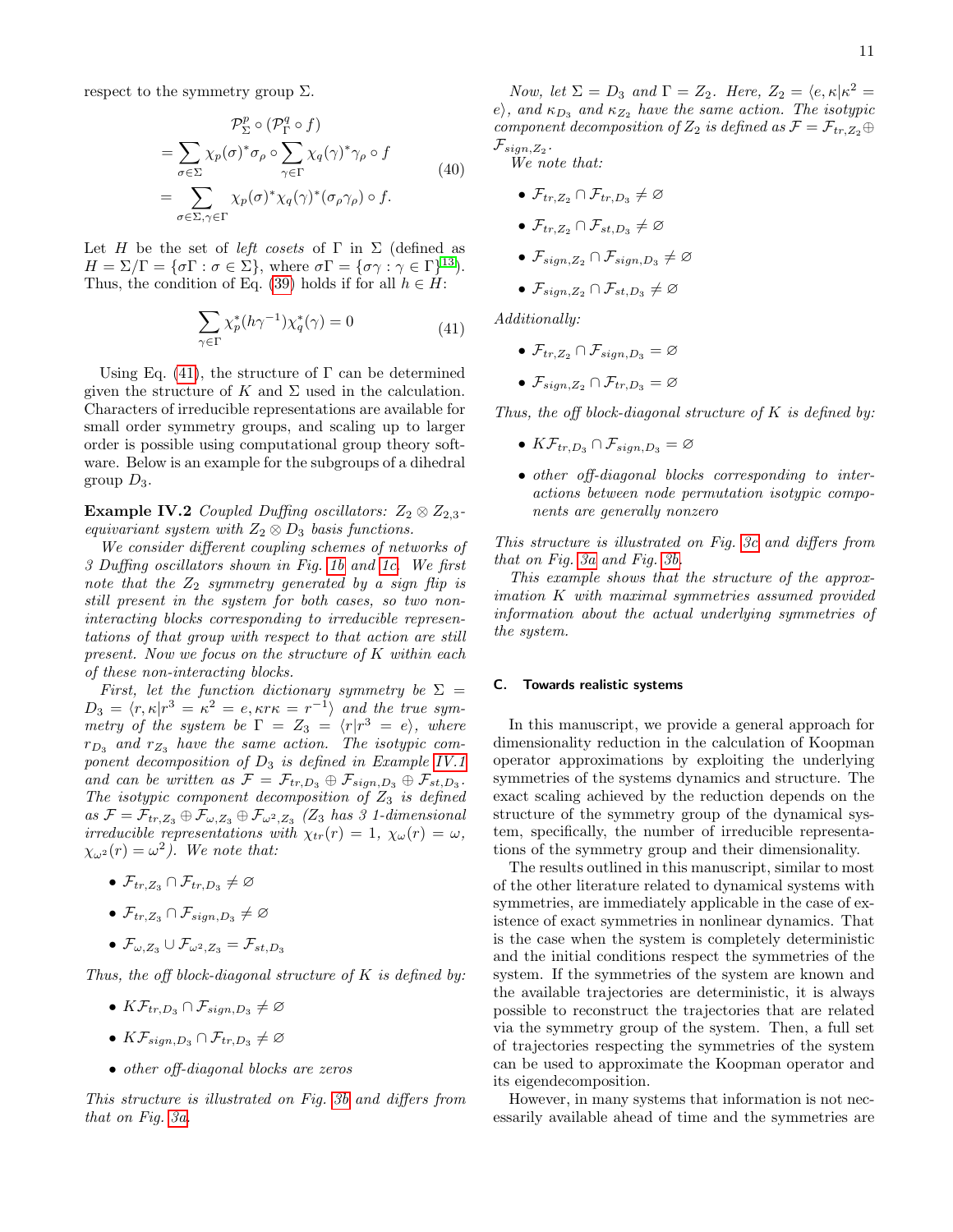<span id="page-11-1"></span>

FIG. 3: Structure of K with basis functions belonging to the isotypic components of  $\Sigma = D_3$  for different underlying symmetries of the system

not present in data, even if the initial conditions are symmetric, because of the presence of noise in the system. Some of the examples of not fully symmetric data include the following cases and their combinations:

- Deterministic systems with measurement noise. DMD for systems with measurement noise and pos-sible ways to correct for it are presented in Ref.<sup>[10](#page-14-16)</sup>. It is shown in Appendix [E](#page-13-0) that in this case the expected values of off-diagonal elements of K computed using the EDMD are zero, so the block decomposition may still be applicable.
- Stochastic systems with symmetric initial conditions and process noise. DMD applied to the systems with process noise is studied, for instance, in  $Ref.^3$  $Ref.^3$ .
- Systems with imperfect symmetries due to sampling and unknown underlying symmetries.
- Systems with imperfect symmetries in dynamics (e.g. slight parameter mismatch).

All these cases require separate treatment, and whether the isotypic component decomposition is still useful in computing the Koopman operator approximation will vary depending on specific characteristics of the data available from the system, such as the strength of noise or the trajectory sampling characteristics.

### V. CONCLUSION

In this manuscript, we apply tools from group theory and representation theory to study the structure of the Koopman operator for equivariant dynamical systems. This approach can be applied to systems with permutation symmetries (e.g. networks symmetric under node permutations where the information about the symmetries is contained in the adjacency matrix), systems with intrinsic dynamical symmetries, and systems with both types of symmetries present. We find that the operator

itself and its approximations can be block diagonalized using a symmetry basis that respects the isotypic component structure related to the underlying symmetry group and the actions of its elements. For the approximation matrix to be exactly block diagonal, the data must respect the symmetries of the system. That can be readily accomplished if the underlying symmetry is known ahead of time (e.g., the topology of the network is known). Symmetry considerations are applicable to both EDMD and kernel DMD, which means they become useful both in the regime when the number of observables is much larger than that of measurements and vice versa.

# ACKNOWLEDGMENTS

This work is supported by the U.S. Army Research Laboratory and the U.S. Army Research Office under contract number W911NF-13-1-0340. The authors thank Jordan Snyder, Mehran Mesbahi, and Afshin Mesbahi for useful discussions.

# <span id="page-11-0"></span>Appendix A: Block diagonalization of isotypic components obtained from  $d_p$ -dimensional irreducible representations

We show that d-dimensional irreducible representations of  $\Gamma$  yield identical blocks of  $\mathcal K$  in the isotypic component basis obtained using the unitary irreducible representations of Γ.

Let the function space be decomposed into isotypic components according to the actions of the symmetry group  $\Gamma$  of order  $|\Gamma|, \gamma_{\rho} \in \Gamma_{\rho}: \mathcal{F} = \mathcal{F}_1 \oplus ... \oplus \mathcal{F}_N$ , where N is the number of irreducible representations of Γ. Let  $\mathcal{F}_p$ be one of these isotypic components with a corresponding unitary irreducible representation with elements  $R_p(\gamma)$ corresponding to  $\gamma \in \Gamma$ , and let  $d_p$  be the dimensionality of that representation.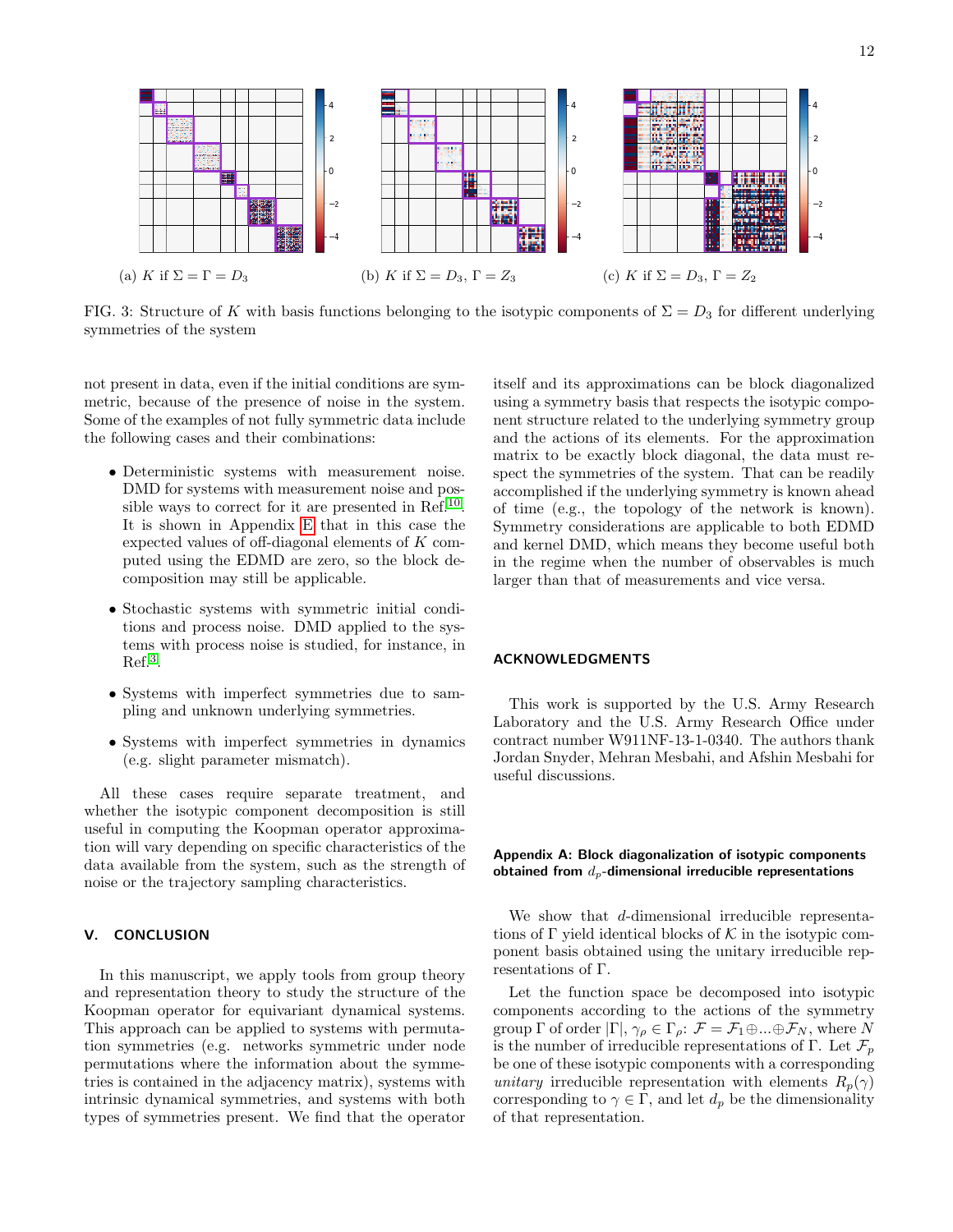The projection operator is defined as:

$$
\mathcal{P}_{mn}^p = \frac{d_p}{|\Gamma|} \sum_{\gamma \in \Gamma} [R_p(\gamma)]_{mn}^* \gamma_\rho.
$$
 (A1)

It acts on  $f \in \mathcal{F}$  to produce sets of projected functions according to:

$$
\xi_{mn}^p = \mathcal{P}_{mn}^p \circ f. \tag{A2}
$$

We already know that  $\mathcal{K}\xi_{mn}^p = h_p$ , where  $h_p \in \mathcal{F}_p$ . The subspace  $\mathcal{F}_p$  can be decomposed into  $d_p$  components  $\mathcal{F}_p = \mathcal{F}_{p,1} \oplus ... \oplus \mathcal{F}_{p,d_p}$ , where  $\mathcal{F}_{p,m} = \{g | g = \mathcal{P}_{mn} \circ f, f \in$  $\mathcal{F}, n = 1, ..., d_p$ . This is a well-defined decomposition since  $\langle \mathcal{P}_{mn}^{p} f, \mathcal{P}_{kl}^{p} h \rangle = \langle f, \mathcal{P}_{nm}^{p} \mathcal{P}_{kl}^{p} h \rangle = \langle f, \delta_{mk} \mathcal{P}_{nl}^{p} h \rangle^{9}$  $\langle \mathcal{P}_{mn}^{p} f, \mathcal{P}_{kl}^{p} h \rangle = \langle f, \mathcal{P}_{nm}^{p} \mathcal{P}_{kl}^{p} h \rangle = \langle f, \delta_{mk} \mathcal{P}_{nl}^{p} h \rangle^{9}$  $\langle \mathcal{P}_{mn}^{p} f, \mathcal{P}_{kl}^{p} h \rangle = \langle f, \mathcal{P}_{nm}^{p} \mathcal{P}_{kl}^{p} h \rangle = \langle f, \delta_{mk} \mathcal{P}_{nl}^{p} h \rangle^{9}$  can be nonzero only when  $m = k$ .

We want to show that  $\mathcal{K}\xi_{mn}^p \in \mathcal{F}_{p,m}$  (also true for any linear operator that commutes with the action of the symmetry group). Since the operator commutes with the actions of the group:

$$
\mathcal{KP}_{mn}^p \circ f = \mathcal{P}_{mn}^p \mathcal{K} \circ f = \mathcal{P}_{mn}^p \circ h \in \mathcal{F}_{p,m}.
$$
 (A3)

Here,  $K \circ f \equiv h$ .

Let  $f_{\Gamma} = \{ \gamma \circ f | \gamma \in \Gamma \}$ . Any set of linearly independent functions that span  $f_{\Gamma}$  can be transformed into a symmetry respecting basis obtained by calculating all the projections  $\mathcal{P}_{mn}^p \circ f_\gamma$ , where  $f_\gamma \in f_\Gamma$ . That corresponds to a block diagonal form of the Koopman operator.

We've already shown that  $K$ , the approximation of  $K$ , also commutes with the actions of the elements of  $\Gamma$ for Γ-equivariant dynamical systems with Γ-equivariant data. Thus, we can obtain an observable dictionary that block diagonalizes K into  $|\Gamma|$  blocks, where each  $d_n$ -dimensional irreducible representation results in  $d_n$  $d_p \times d_p$ -dimensional blocks.

Additionally, suppose  $\mathcal{KP}_{mn}^p \circ f = h$ , then  $\mathcal{KP}_{kn}^p \circ f =$  $\mathcal{P}_{km}^p \mathcal{K} \mathcal{P}_{mn}^p \circ f = \mathcal{P}_{km}^p \circ h$ . This gives us the relation between blocks in  $K$  corresponding to the same irreducible representation  $p$ . In context of the approximation  $K$ , it means that we get that  $K_{p,i}$  (blocks corresponding to  $\psi \in \mathcal{F}_{p,i}$  are equal for all i (for data respecting the symmetries of the system and a proper ordering of basis functions).

### <span id="page-12-1"></span>Appendix B: Commutativity of K and  $\gamma_\rho$  acting in function space

We show that  $G$  and  $G^+$  (<sup>+</sup> denotes the Moore-Penrose pseudoinverse) commute. We note that  $G$  is a Hermitian matrix since:

$$
G^* = \left(\sum_m \Psi^*(x_m) \Psi(x_m)\right)^*
$$
  
= 
$$
\sum_m \Psi^*(x_m) \Psi(x_m) = G
$$
 (B1)

Thus, G is also normal, i.e.  $GG^* = G^*G$ . We show that if G is normal,  $GG^+ = G^+G$ .

Two of the criteria that define the Moore-Penrose pseudoinverse<sup>[32](#page-15-23)</sup> state that  $G^+ = G^+GG^+$  and  $(GG^+)^* =$  $GG^+$ . It follows that the following relation holds:  $G^+$  =  $G^+(GG^+)^* = G^+(G^+)^*G^*$ . Using that relation<sup>[4](#page-14-18)</sup> and commutativity of  $+$  and  $*$  operations, we obtain:

$$
G^{+}G = G^{+}(G^{+})^{*}G^{*}G = (G^{+})^{*}G^{+}GG^{*}
$$
  
= 
$$
(G^{+})^{*}G^{*} = (G^{+}(G^{+})^{*}G^{*})^{*}G^{*}
$$
  
= 
$$
GG^{+}(G^{+})^{*}G^{*} = GG^{+}.
$$
 (B2)

Since the action of  $\gamma$  commutes with A and G, and since G commutes with  $G^+$ , the action of  $\gamma$  commutes with  $K = G^+A$ , which is a Koopman operator approximation.

### <span id="page-12-2"></span>Appendix C: Change of basis and the EDMD approximation

We show that rotating the observable dictionary preserves the symmetries of the reconstructed trajectories.

Suppose we have a basis consisting of dictionary functions  $\mathcal{D}_{\psi}$  and a dictionary  $\mathcal{D}_{\xi}$  obtained by  $\Xi$  = TΨ. Let  $\Psi(t) = (\psi_1(x(t)) \psi_N(x(t)))^T$  and  $\Xi(t) =$  $(\xi_1(x(t)) \xi_N(x(t)))^T$ . We show that rotating the dictionary function vector does not affect the trajectory reconstruction:

$$
\Psi_{t+1} = K_{\psi} \Psi_t
$$
  
\n
$$
\Xi_t = T \Psi_t
$$
  
\n
$$
\Xi_{t+1} = K_{\psi} T \Psi_t = T K_{\psi} \Psi_t = T \Psi_{t+1}
$$
\n(C1)

Next, we show that the state reconstruction preserves the symmetries of the system. Let  $P$  be the action of the symmetry group on the basis functions  $\Psi$ . We aim to show that if  $\Psi_{t+1} = K \Psi_t$ , then  $P \Psi_{t+1} = K P \Psi_t$ . It follows directly from the fact that  $K$  and  $P$  commute:

$$
P\Psi_{t+1} = PK\Psi_t = KP\Psi_t \tag{C2}
$$

Thus, the trajectories of basis functions reconstructed using the EDMD approximation are Γ-equivariant, just like the original system. In particular, this is true in case of the evolution of the full state observable.

#### <span id="page-12-0"></span>Appendix D: Applicability to kernel methods

Kernel DMD introduced in Ref.<sup>[46](#page-15-15)</sup> is a variant of approximating the Koopman operator matrix most efficient when the number of measurement points is much smaller than the number of basis functions. Kernel DMD relies on evaluating  $\tilde{G}$  and  $\tilde{A}$  using the kernel method. Their elements can be found by indirectly evaluating the inner products in the basis function space:  $k(x_m, y_n)$  =  $\Psi(x_m)\Psi(y_n)^*$  (e.g., if k is a polynomial kernel,  $k(x, y) =$  $(1+xy^T)^{\alpha}$ ). We note that  $k(\gamma x, \gamma y) = k(x, y)$  due to the properties of inner products.

In kernel DMD,  $\hat{G}_{ij} = k(x_i, x_j)$  and  $\hat{A}_{ij} = k(x_i, y_j)$ . The eigendecomposition of  $\hat{G} = Q\Sigma^2 Q^T$  is then used to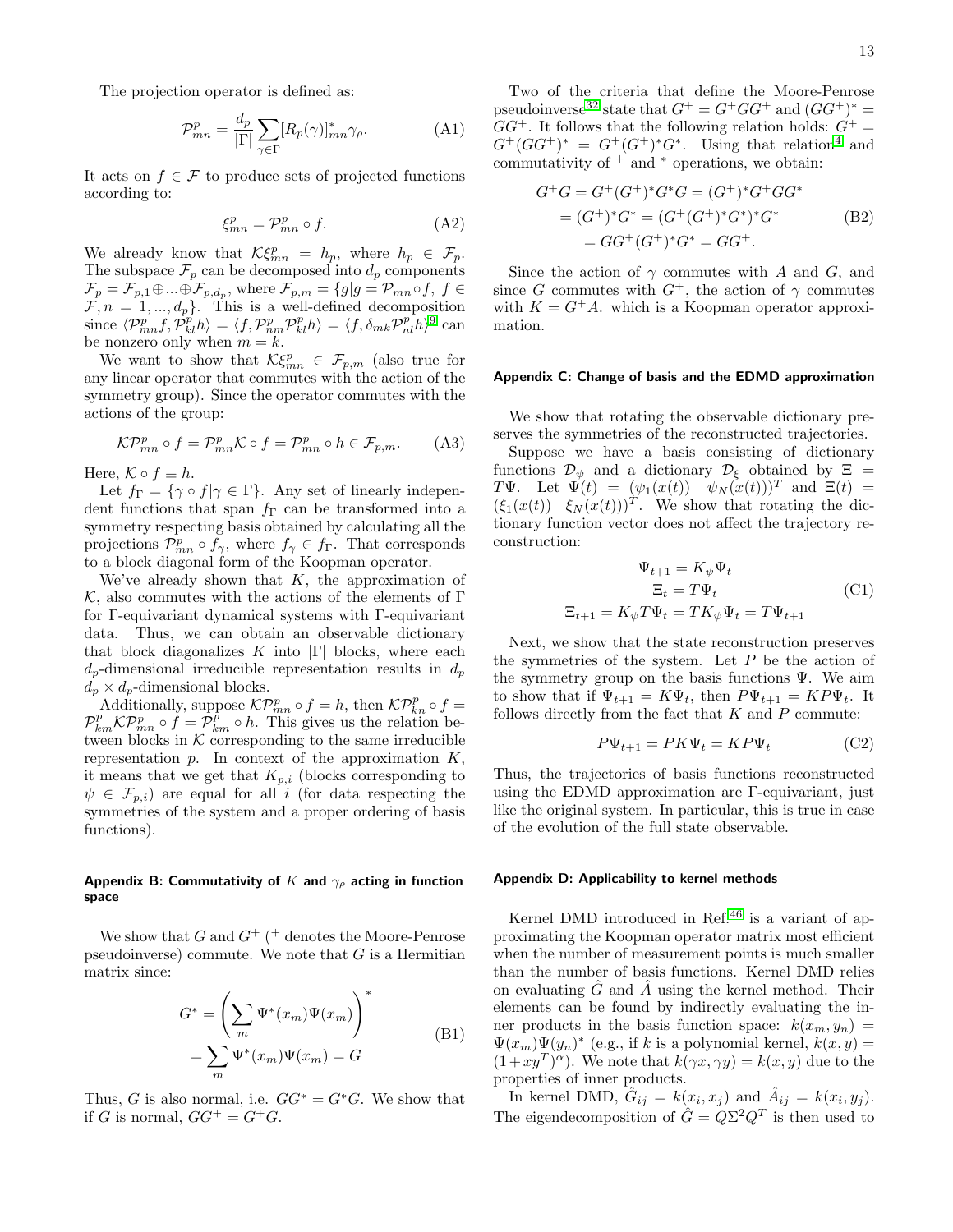find the matrix  $\hat{K}$  and use it in computing the eigendecomposition of the Koopman operator approximation matrix K:

$$
\hat{K} = (\Sigma^+ Q^T) \hat{A} (Q \Sigma^+). \tag{D1}
$$

Again, we pick a particular order of group elements similarly to Eq. [\(28\)](#page-7-3):

$$
\Psi_x = \begin{pmatrix} \Psi(\gamma_1 \mathbf{x}) \\ \vdots \\ \Psi(\gamma_{|\Gamma|} \mathbf{x}) \end{pmatrix},
$$
  
where  $\Psi(\mathbf{x}) = \begin{pmatrix} \Psi_1(x_1) & \dots & \Psi_N(x_1) \\ \vdots & \ddots & \vdots \\ \Psi_1(x_{M/|\Gamma|}) & \dots & \Psi_N(x_{M/|\Gamma|}) \end{pmatrix}$  (D2)

We also construct a permutation representation of the group with elements denoted by  $P_{\gamma_i}$  as defined in Eq. [\(29\)](#page-7-4).

By Cayley's theorem, such permutations form a group isomorphic to Γ. Determining the actions  $P_{\gamma_i}$  of the group generators is sufficient to find the actions of all the group elements. Let  $P_{\gamma_k} = P_{\gamma_k} \otimes I_{n \times n}$ . We note that  $(P_{\gamma_k})^* = (P_{\gamma_k})^{-1}$ . It can be shown that:

$$
\boldsymbol{P}_{\gamma_i}\hat{G} = \hat{G}\boldsymbol{P}_{\gamma_i}, \quad \boldsymbol{P}_{\gamma_i}\hat{A} = \hat{A}\boldsymbol{P}_{\gamma_i}.
$$
 (D3)

We do so for  $\hat{A}$ , and the proof for  $\hat{G}$  is equivalent. We find that:

$$
(\boldsymbol{P}_{\gamma_i} \hat{A})_{kl} = \hat{A}_{pl} = k(x_p, y_l), \quad \gamma_p = \gamma_i \gamma_k,
$$
  

$$
(\hat{A} \boldsymbol{P}_{\gamma_i})_{kl} = \hat{A}_{kq} = k(x_k, y_q), \quad \gamma_q = \gamma_i^{-1} \gamma_l.
$$
 (D4)

And finally,  $k(x_p, y_l) = k(\gamma_i x_k, \gamma_i y_q) = k(x_k, y_q)$ .

Since the relation [D3](#page-13-1) holds, the same reasoning can be applied to block diagonalize the matrix  $\hat{K}$ . It is sufficient to apply the projection operator<sup>[39](#page-15-24)</sup>:

$$
\mathcal{P}_{mn}^p = \frac{d_p}{|\Gamma|} \sum_{\gamma \in \Gamma} [R_p(\gamma)]_{mn}^* P_{\gamma_i}.
$$
 (D5)

This projection operator is analogous to the one introduced in equation [24,](#page-6-3) except the symmetry group in this case acts by permuting the group elements.

We can apply the singular value decomposition of  $\mathcal P$ to obtain the basis for the projection subspaces of irreducible representations (isotypic components). We form the transformation matrix  $T$  by finding the singular value decomposition (SVD) and stacking its eigenvectors as rows of T such that  $T = T \otimes I_{n \times n}$ .

Similarly to EDMD, the isotypic component basis simplifies calculating the approximations of  $K$ .

$$
\hat{A}_D = \bigoplus_p \bigoplus_q \hat{A}_{pq},
$$
\n
$$
\hat{G}_D = \bigoplus_p \bigoplus_q \hat{G}_{pq} = \bigoplus_p \bigoplus_q Q_{pq} \Sigma_{pq}^2 Q_{pq}^T, \qquad (D6)
$$
\n
$$
\hat{K}_D = \bigoplus_p \bigoplus_q (\Sigma_{pq}^+ Q_{pq}^T) \hat{A}_{pq} (Q_{pq} \Sigma_{pq}^+).
$$

The modification is summarized in table [II.](#page-14-19)

Finally, the approximations of Koopman eigenvalues, eigenfunctions, and eigenmodes can be calculated using  $K_D$ , as shown in Ref.<sup>[46](#page-15-15)</sup>.

### <span id="page-13-0"></span>Appendix E: Deterministic systems with sensor noise

Transfer operators with process and measurement noise were also studied in Ref.[37](#page-15-25). Characterizing and correcting for the effect of sensor noise in DMD is discussed in Ref.[10](#page-14-16). We need to extend the results to EDMD to quantify the effect of sensor noise on the structure of the matrix  $K$ . The main modification that needs to be made is the consideration of the effect of the noise in measuring X and Y on  $\Psi_x$  and  $\Psi_y$ .

Let X and Y be matrices analogous to  $\Psi_x$  and  $\Psi_y$ corresponding to the full-state observable evaluated at discrete time steps. We denote the sensor noise matrices by  $N_x$  and  $N_y$ , so that the measured  $X_n$  and  $Y_n$  can be found from  $X_n = X + N_x$  and  $Y_n = Y + N_y$ . We assume that the noise distributions respect the symmetries of the system, which might be the case, for instance, for symmetric networks. Moreover, we assume that the noise is state-independent.

<span id="page-13-1"></span>We can form vectors  $\Psi_{xn}$  and  $\Psi_{yn}$  that can be used to find the approximation  $K$  using EDMD:

$$
K_n = \Psi_{xn}^+ \Psi_{yn}.
$$
 (E1)

Here,  $(\Psi_{xn})_{ij} = \psi_j((X_n)_i)$ ,  $(\Psi_{yn})_{ij} = \psi_j((Y_n)_i)$ , and  $N_{\Psi,x}$  and  $N_{\Psi,y}$  correspond to noise matrices obtained as:

$$
(N_{\Psi,x})_{ij} = \psi_j(X_i + N_{x,i}) - \psi_j(X_i). \tag{E2}
$$

<span id="page-13-2"></span>We aim to show that  $\mathbb{E}(PK_n) = \mathbb{E}(K_nP)$ , meaning that the expected value of the Koopman operator  $K_n$ commutes with the permutation matrix corresponding to an element of the symmetry group. If that is the case, then the expected values of the off-block-diagonal elements of  $K_n$  in a symmetry adapted basis as defined in Eq. [\(26\)](#page-6-1) are zero. To do that, we can express  $K_n$  as:

$$
K_n = \Psi_{xn}^+ \Psi_{yn} = (\Psi_x + N_{\Psi,x})^+ (\Psi_y + N_{\Psi,y})
$$
  
\n
$$
= ((\Psi_x + N_{\Psi,x})^* (\Psi_x + N_{\Psi,x}))^+
$$
  
\n
$$
(\Psi_x + N_{\Psi,x})^* (\Psi_y + N_{\Psi,y})
$$
  
\n
$$
= (\Psi_x^* \Psi_x + \Psi_x^* N_{\Psi,x} + N_{\Psi,x}^* \Psi_x + N_{\Psi,x}^* N_{\Psi,x})^+
$$
  
\n
$$
(\Psi_x^* \Psi_y + \Psi_x^* N_{\Psi,y} + N_{\Psi,x}^* \Psi_y + N_{\Psi,x}^* N_{\Psi,y}).
$$
 (E3)

If the inverse of the first term exists, it can be expanded into the Taylor series with terms of the form below in a weak noise limit. We need to show that:

$$
\boldsymbol{P}_{\gamma_k} \mathbb{E}(M_1^* M_2 \dots M_{n-1}^* M_n) \tag{E4}
$$

$$
= \mathbb{E}(M_1^* M_2 \dots M_{n-1}^* M_n) \mathbf{P}_{\gamma_k} \tag{E5}
$$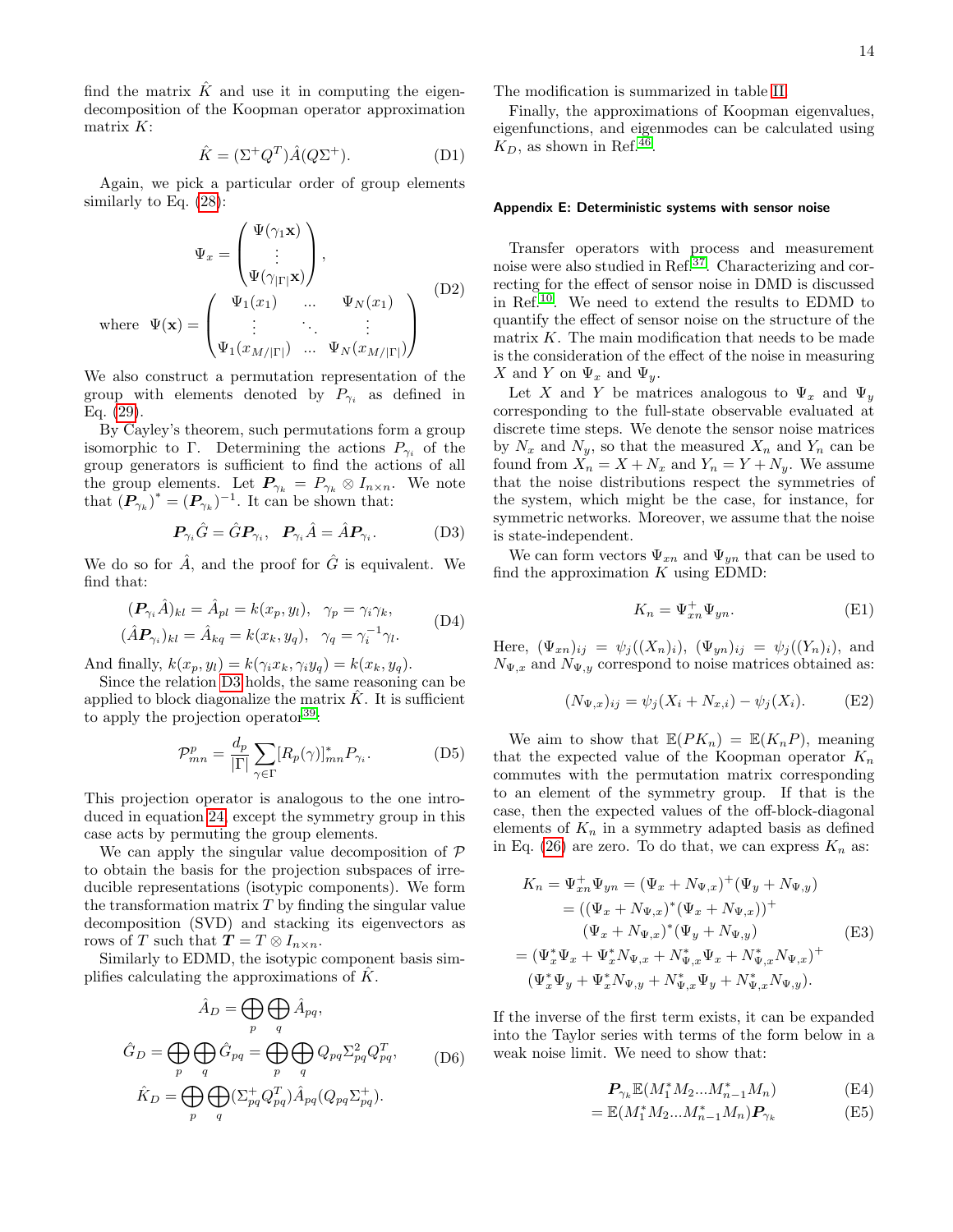<span id="page-14-19"></span>

| Standard kernel DMD                                                  | Kernel DMD for <i>F</i> -equivariant systems                                                                                                                                                                                                                                 |
|----------------------------------------------------------------------|------------------------------------------------------------------------------------------------------------------------------------------------------------------------------------------------------------------------------------------------------------------------------|
|                                                                      | • Pick a dictionary of $N$ observables                                                                                                                                                                                                                                       |
|                                                                      | • Identify the symmetry $\Gamma$ of the system, find the irreducible representations of $\Gamma$                                                                                                                                                                             |
| • Pick a dictionary of N ob-                                         | • Change the basis to a $\Gamma$ -symmetric basis using Eq. (29) and Eq. (D5)                                                                                                                                                                                                |
| servables<br>• Evaluate the kernel func-                             | • Evaluate the observables at data points $x_i$ and $y_i$ , add trajectories to reflect the sym-<br>metries if necessary                                                                                                                                                     |
| tions at data points $x_i$<br>and $y_i$                              | • To obtain the blocks $\hat{K}_{pq}$ of $\hat{K}$ (each isotypic component corresponds to $d_p$ blocks), for<br>each $p$ :                                                                                                                                                  |
| • Evaluate the entries of<br>$\hat{G}, \hat{A}$ : $M^2$ elements     | - Evaluate the entries of $\hat{G}_{p1}, \hat{A}_{p1}: (M_p/d_p)^2$ elements                                                                                                                                                                                                 |
| • Obtain $\hat{G}^+$ : $M \times M$ ma-                              | - Obtain $\hat{G}_{n1}^+$ : $(M_p/d_p) \times (M_p/d_p)$ matrix                                                                                                                                                                                                              |
| trix                                                                 | - Find $\hat{K}_{p1} = \hat{G}_{p1}^{\dagger} \hat{A}_{p1}$ : $(M_p/d_p) \times (M_p/d_p)$ matrices                                                                                                                                                                          |
| $\bullet$ Find<br>$\hat{K} = (\Sigma^+ Q^T) \hat{A} (Q \Sigma^+).$   | - Find the eigendecomposition of $\hat{K}_{p_1}$ : $(M_p/d_p) \times (M_p/d_p)$ matrix                                                                                                                                                                                       |
| $M \times M$ matrices                                                | - The other $\hat{K}_{pq}$ blocks equal to $\hat{K}_{p1}$                                                                                                                                                                                                                    |
| $\bullet$ Find the eigendecomposi-<br>tion of $K: M \times M$ matrix | • $\hat{K} = \bigoplus_{i=1}^{d_p} \hat{K}_{pq}$ . Its eigenvalues are the eigenvalues of $\hat{K}_p$ , and its eigenvectors only<br>have $M_p$ nonzero elements. Mathematically, eigenvectors $v_{kl}$ of K are of the form<br>$(v_{kl})_i = \bigoplus \delta_{pk} v_{pl}.$ |

TABLE II: kernel DMD vs modified kernel DMD for Γ-equivariant systems. |Γ| is the order of Γ. The irreducible representations of Γ are indexed by p and are  $d_p$ -dimensional. Here, M be the number of data points used by the algorithm, and  $\{(x_m, y_m)\}\)$  respect the symmetries of the system.

Here, the matrices  $M_i$  are selected from  $N_{\Psi,x/y}$  and  $\Psi_{x/y}$ . That follows directly from:

$$
\mathbb{E}((M_1 P_{\gamma_k})^*(M_2 P_{\gamma_k})...(M_{n-1} P_{\gamma_k})^*(M_n P_{\gamma_k}))
$$
  
=  $P_{\gamma_k}^{-1} \mathbb{E}(M_1^* M_2... M_{n-1}^* M_n) P_{\gamma_k}$   
=  $\mathbb{E}(M_1 M_2^*... M_{n-1} M_n^*)$  (E6)

Thus, the expected values of the off-block-diagonal elements of  $K_n$  are zero in the isotypic component basis.

- <span id="page-14-5"></span><sup>1</sup>Peter Ashwin and James W Swift. The dynamics of n weakly coupled identical oscillators. Journal of Nonlinear Science, 2(1):69– 108, 1992.
- <span id="page-14-10"></span><sup>2</sup>Shervin Bagheri. Koopman-mode decomposition of the cylinder wake. Journal of Fluid Mechanics, 726:596–623, 2013.
- <span id="page-14-17"></span><sup>3</sup>Shervin Bagheri. Effects of weak noise on oscillating flows: Linking quality factor, Floquet modes, and Koopman spectrum. Physics of Fluids, 26(9):094104, 2014.
- <span id="page-14-18"></span><sup>4</sup>Adi Ben-Israel and Thomas NE Greville. Generalized inverses: theory and applications, volume 15. Springer Science & Business Media, 2003.
- <span id="page-14-11"></span><sup>5</sup>Bingni W Brunton, Lise A Johnson, Jeffrey G Ojemann, and J Nathan Kutz. Extracting spatial–temporal coherent patterns in large-scale neural recordings using dynamic mode decomposition. Journal of neuroscience methods, 258:1–15, 2016.
- <span id="page-14-12"></span><sup>6</sup>Steven L Brunton, Joshua L Proctor, and J Nathan Kutz. Discovering governing equations from data by sparse identification of nonlinear dynamical systems. Proceedings of the National Academy of Sciences, page 201517384, 2016.
- <span id="page-14-9"></span> $7$ Marko Budišić, Ryan Mohr, and Igor Mezić. Applied Koopmanism. Chaos: An Interdisciplinary Journal of Nonlinear Science, 22(4):047510, 2012.
- <span id="page-14-2"></span><sup>8</sup>Young Sul Cho, Takashi Nishikawa, and Adilson E Motter. Stable chimeras and independently synchronizable clusters. Physical review letters, 119(8):084101, 2017.
- <span id="page-14-14"></span> $9$ John F Cornwell. Group theory in physics: An introduction, volume 1. Academic press, 1997.
- <span id="page-14-16"></span><sup>10</sup>Scott TM Dawson, Maziar S Hemati, Matthew O Williams, and Clarence W Rowley. Characterizing and correcting for the effect of sensor noise in the dynamic mode decomposition. Experiments in Fluids, 57(3):42, 2016.
- <span id="page-14-6"></span> $^{11}\rm{Michael}$  Dellnitz and Stefan Klus. Sensing and control in symmetric networks. Dynamical Systems, 32(1):61–79, 2017.
- <span id="page-14-3"></span> $^{12}\rm{Jeffrey}$ Emenheiser, Airlie Chapman, Márton Pósfai, James P Crutchfield, Mehran Mesbahi, and Raissa M D'Souza. Patterns of patterns of synchronization: Noise induced attractor switching in rings of coupled nonlinear oscillators. Chaos: An Interdisciplinary Journal of Nonlinear Science, 26(9):094816, 2016.
- <span id="page-14-0"></span> $13$ Martin Golubitsky and Ian Stewart. The symmetry perspective: from equilibrium to chaos in phase space and physical space, volume 200. Springer Science & Business Media, 2003.
- $^{14}\rm{Martin}$  Golubitsky and Ian Stewart. Recent advances in symmetric and network dynamics. Chaos: An Interdisciplinary Journal of Nonlinear Science, 25(9):097612, 2015.
- <span id="page-14-1"></span><sup>15</sup>Martin Golubitsky, Ian Stewart, and David G Schaeffer. Singularities and groups in bifurcation theory, volume 2. Springer Science & Business Media, 2012.
- <span id="page-14-4"></span> $^{16}\rm{Joseph}$ D Hart, Yuanzhao Zhang, Rajarshi Roy, and Adilson E Motter. Topological control of synchronization patterns: Trading symmetry for stability.
- <span id="page-14-13"></span><sup>17</sup>Eurika Kaiser, J Nathan Kutz, and Steven L Brunton. Discovering conservation laws from data for control. In 2018 IEEE Conference on Decision and Control (CDC), pages 6415–6421. IEEE, 2018.
- <span id="page-14-7"></span><sup>18</sup>Stefan Klus, Péter Koltai, and Christof Schütte. On the numerical approximation of the Perron-Frobenius and Koopman operator. arXiv preprint arXiv:1512.05997, 2015.
- <span id="page-14-15"></span>19Donald Ervin Knuth. The art of computer programming, volume 3. Pearson Education, 1997.
- <span id="page-14-8"></span><sup>20</sup>Bernard O Koopman. Hamiltonian systems and transformation in Hilbert space. Proceedings of the National Academy of Sciences, 17(5):315–318, 1931.